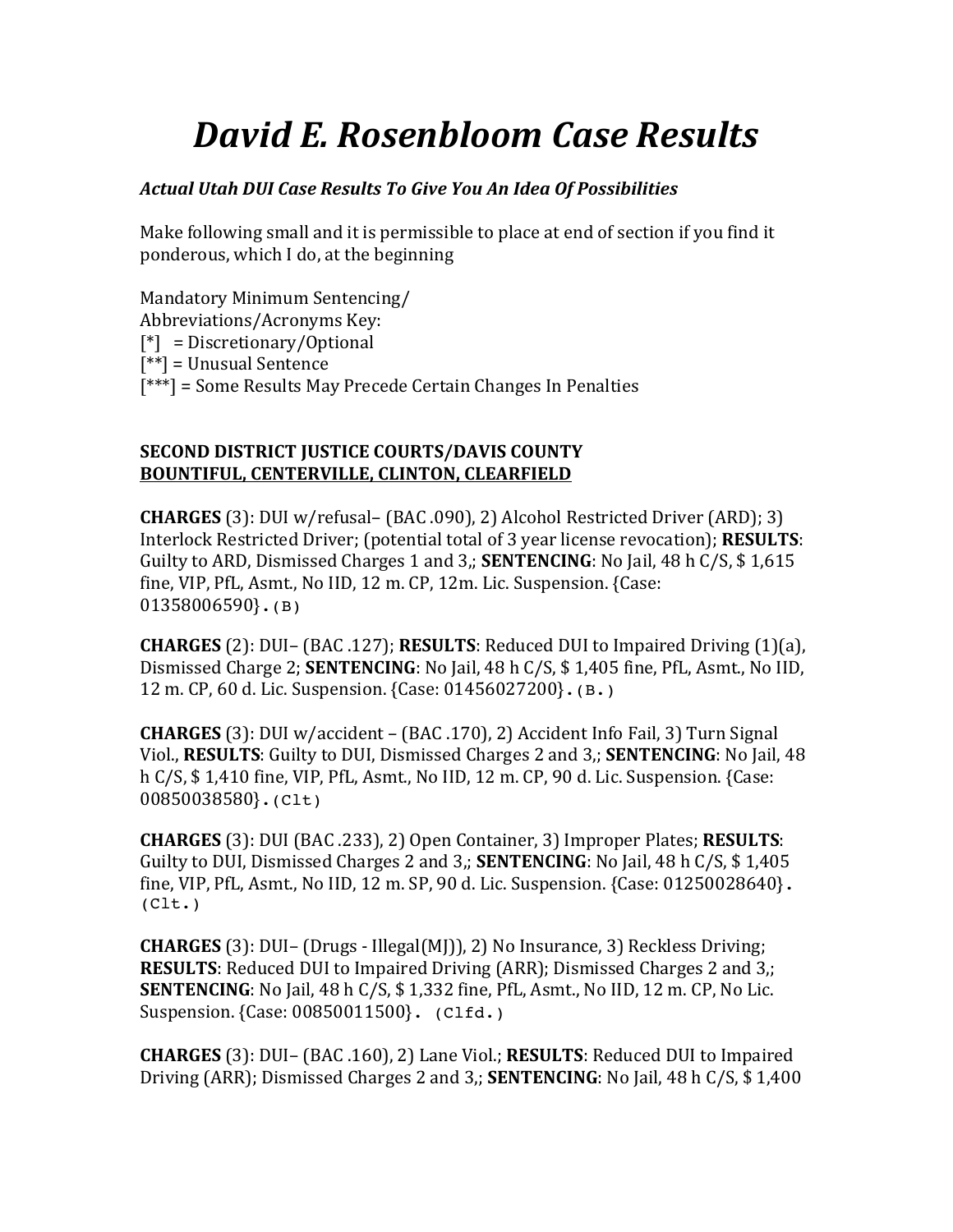fine, PfL, Asmt., No IID, 12 m. CP, No Lic. Suspension.  ${Case: 01550016750}$ . (Cfld.)

**CHARGES** (3):  $DUI - (BAC.190)$ ; **RESULTS**: Reduced  $DUI$  to Impaired Driving  $(1)(a)$ , Dismissed Charges 2 and 3,; **SENTENCING**: No Jail, 48 h C/S, \$ 1,405 fine, PfL, Asmt., No IID, 12 m. CP, 120 d. Lic. Suspension. {Case: 01051012530}. (C1fd.)

## **DAVIS COUNTY JUSTICE COURT**

**CHARGES** (2): DUI– (BAC .128), 2) Speeding 70/65; **RESULTS:** Reduced DUI to Impaired Driving (1)(a), Dismissed Charge 2; **SENTENCING**: No Jail, 48 h C/S, \$ 1,080 fine, PfL, Asmt., No IID, 12 m. CP. No Lic. Suspension. {Case: 00950082960}.

**CHARGES** (3):  $DUI - (Drugs -Rx)$ , 2) Poss.  $C/S$  (RX), 3) Lane Viol.; **RESULTS:** Dismissed DUI pursuant to a Plea in Abeyance, Dismissed Charges 2 and 3; 

**SENTENCING**: No Jail, 48 h C/S, \$ 110 fine, PfL, Asmt., No IID, 12 m. CP, No Lic. Suspension. {Case: 01250023730}. [ \*\*\* ]

**CHARGES** (2): DUI – (BAC .126), 2) Open Container, **RESULTS:** Reduced DUI to Reckless Driving (non-alcohol related), Dismissed Charge 2; 

**SENTENCING**: No Jail, 48 h C/S, \$ 110 fine, PfL, Asmt., No IID, 12 m. CP, 90 d. Lic. Suspension. {Case: 00858027520}.

**CHARGES** (4): DUI – (BAC .292), 2) Lane Viol., 3) Alcohol Restricted Driver, 4) Fail to Appear; 

**RESULTS:** Dismissed DUI pursuant to a Plea in Abeyance, Dismissed Charge 2; **SENTENCING**: No Jail,  $48 h C/S$ ,  $$735 fine$ ,  $PfL$ ,  $Asmt$ , No IID,  $12 m$ . CP,  $1 yr$ . Lic. Suspension. {Case: 00650098660}. [\*\*\*]

**CHARGES** (4): 3<sup>rd</sup> Degree Felony DUI w/serious injuries to another– (BAC . 320), 2) Reckless Driving, 3) Interference w/ arrest 4) Dangerous Weapon; **RESULTS:** Guilty to DUI and Interference w/ arrest, Dismissed Charge 2 and 4; **SENTENCING**: 4 months jail, 0-5 Prison suspended, \$1,275 fine, PfL, Asmt., Install IID, 36 m. SP, 120 d. Lic. Suspension. {Case:  $01219013900$ }. [\*\*\*]

**CHARGES** (2):  $DUI - (Rx Drug - Legal), 2)$  Lane Viol.;,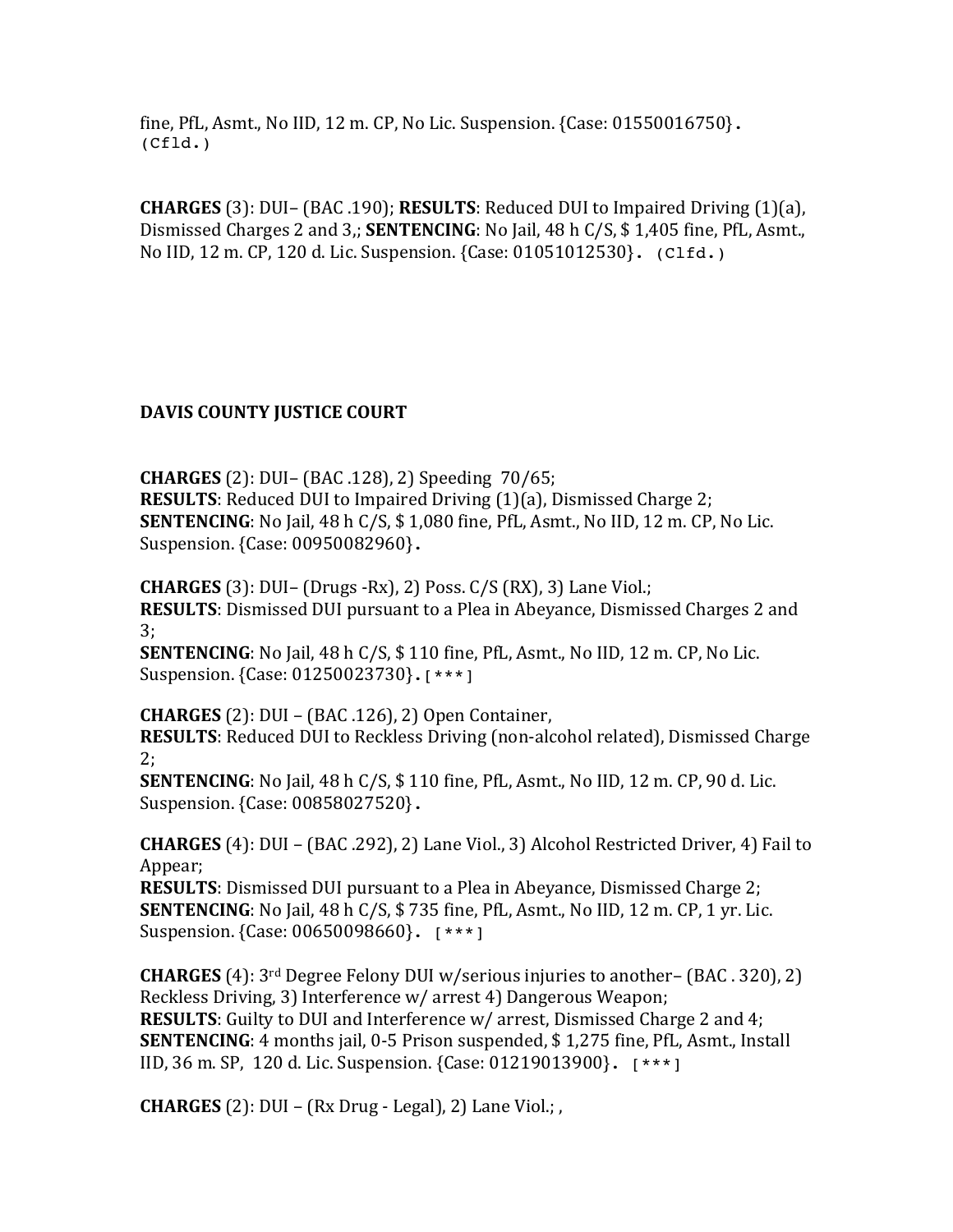**RESULTS:** Reduced DUI to Impaired Driving (1)(a) Dismissed Charge 2; **SENTENCING**: No Jail, 48 h C/S, \$ 1,400 fine, PfL, Asmt., No IID, 12 m. CP, No Suspension. {Case: 01550013460}.

**CHARGES** (2): DUI- (BAC .222), 2) No Proof Insurance; **RESULTS:** Guilty to DUI, Dismissed Charge 2: **SENTENCING**: No Jail, 48 h C/S, \$ 1,405 fine, PfL, Asmt., No IID, 12 m. CP, 60 d. Lic. Suspension. {Case: 01050085830}.

**CHARGES** (2): DUI– (BAC .092), 2) Lane Viol., **RESULTS:** Reduced DUI to Impaired Driving (1)(a), Dismissed Charges 2 and 3; **SENTENCING**: No Jail, 48 h C/S, \$ 1,420 fine, PfL, Asmt., No IID, 12 m. CP, No Lic. Suspension. {Case: 0165000051}.

**CHARGES** (2): DUI- (BAC .090), 2) Lane Viol.; **RESULTS:** Reduced DUI to Impaired Driving (1)(a), Dismissed Charge 2; **SENTENCING**: No Jail, 48 h C/S, \$ 1,420 fine, PfL, Asmt., No IID, 12 m. CP, 90 d. Lic. Suspension. {Case: 01450001421}.

#### **OGDEN JUSTICE COURT**

**CHARGES** (2): DUI– (BAC .123), 2) Lane Viol.; **RESULTS:** Reduced DUI to Impaired Driving (1)(a), Dismissed Charge 2; **SENTENCING**: No Jail, 48 h C/S, \$ 1,420 fine, PfL, Asmt., No IID, 12 m. CP, 90 d. Lic. Suspension. {Case: 00858018481}. (OJC)

**CHARGES** (2): DUI– (BAC .111), 2) Lane Viol.; **RESULTS:** Reduced DUI to Impaired Driving (1)(a), Dismissed Charge 2; **SENTENCING**: No Jail, 48 h C/S, \$ 1,420 fine, PfL, Asmt., No IID, 12 m. CP, 90 d. Lic. Suspension. {Case: 01158040070}. (OJC)

**CHARGES** (2): DUI– (BAC .128), 2) Improper Turn.; **RESULTS:** Reduced DUI to Impaired Driving (1)(a), Dismissed Charge 2; **SENTENCING**: No Jail, 48 h C/S, \$ 1,420 fine, PfL, Asmt., No IID, 12 m. CP, 120 d. Lic. Suspension. {Case: 01458105250}. (OJC)

**CHARGES** (2): DUI– (BAC .121), 2) Open Container.; **RESULTS**: Reduced DUI to Impaired Driving (1)(a), Dismissed Charge 2; **SENTENCING**: No Jail, 48 h C/S, \$ 1,420 fine, PfL, Asmt., No IID, 12 m. CP, 120 d. Lic. Suspension. {Case: 00958112030}. (OJC)

#### **PLEASANTVIEW JUSTICE COURT**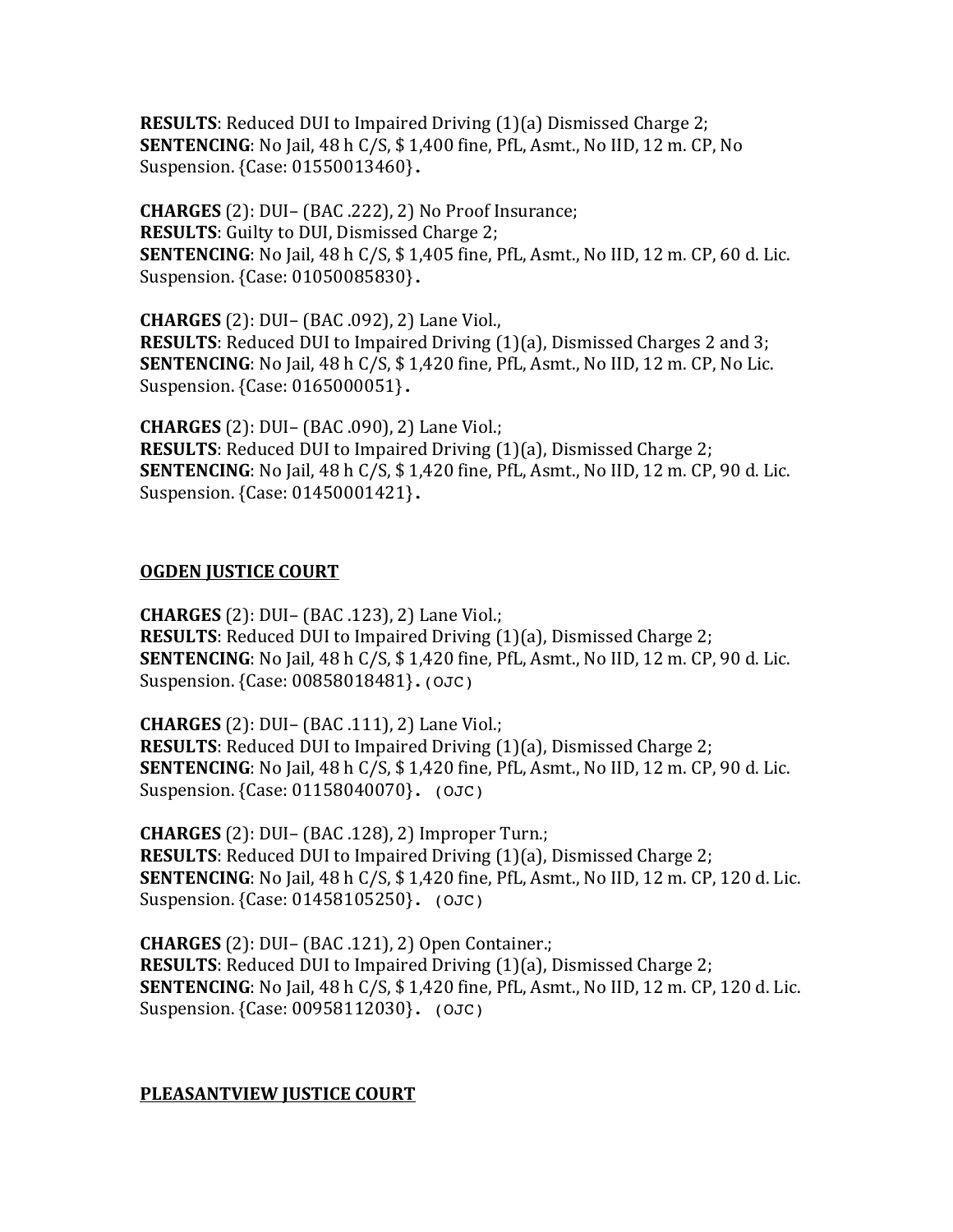**CHARGES** (2): DUI- (BAC .136), 2) Impaired Driving; **RESULTS:** Dismiss DUI and plead guilty to Impaired Driving (1)(a); **SENTENCING**: No Jail, 48 h C/S, \$ 1,532 fine, PfL, Asmt., No IID, 12 m. CP, 60 d. Lic. Suspension. {Case:00850007421(Plsntvw).

## **ROY, SYRACUSE JC COURT**

**CHARGE** : DUI- (BAC .170), **RESULTS:** Plead guilty to DUI; **SENTENCING**: No Jail, 48 h C/S, \$ 1,420 fine, PfL, Asmt., 12 m. IID install, 12 m. CP, 120 d. Lic. Suspension. {Case:01453059890} (Roy).

**CHARGE** : DUI– (Rx Drugs – Legal (Oxy/Xanax)); **RESULTS:** Amend DUI to Impaired Driving (1)(a);; **SENTENCING**: No Jail, 48 h C/S, \$ 1,420 fine, PfL, Asmt., No IID install, 12 m. CP, 60 d. Lic. Suspension.  $\{Case: 01653017470\}$  (Roy).

## **START WEBER COUNTY COURTS**

**CHARGES** (5):  $3^{\text{rd}}$  Degree Felony DUI – (BAC .160 + Illegal Drugs (Meth), 2) DUI – Class A (BAC .160 +) (different date), 3) DUI – Metabolite (different date), 4) Alcohol In Vehicle, 4);

**RESULTS:** Combined DUI's into single charge with 402 reduction of felony to Class A misdemeanor Dismissed Charges 2, 3, 4 and 5;

**SENTENCING**: 365 d. Jail w/ Work Release \$ 2,890 fine, PfL, Asmt., 36 m. IID install, 36 m. SP, 12m. DUI Class Diversion, 1 yr. Lic. Suspension. {Case: 01219024340}.  $[**]$  (DC)

## **WOODS CROSS JUSTICE COURT**

**CHARGES** (2): 1) DUI (BAC .190) w/ prior arrests; **RESULTS:** Reduced DUI to Impaired Driving (1)(a); **SENTENCING**: No Jail, 48 hr. C/S, \$1,440 fine, 12 m. CP, No IID, 120 d. License Suspension, {Case: 01453010700}.

**CHARGE**: 1) DUI (BAC .136);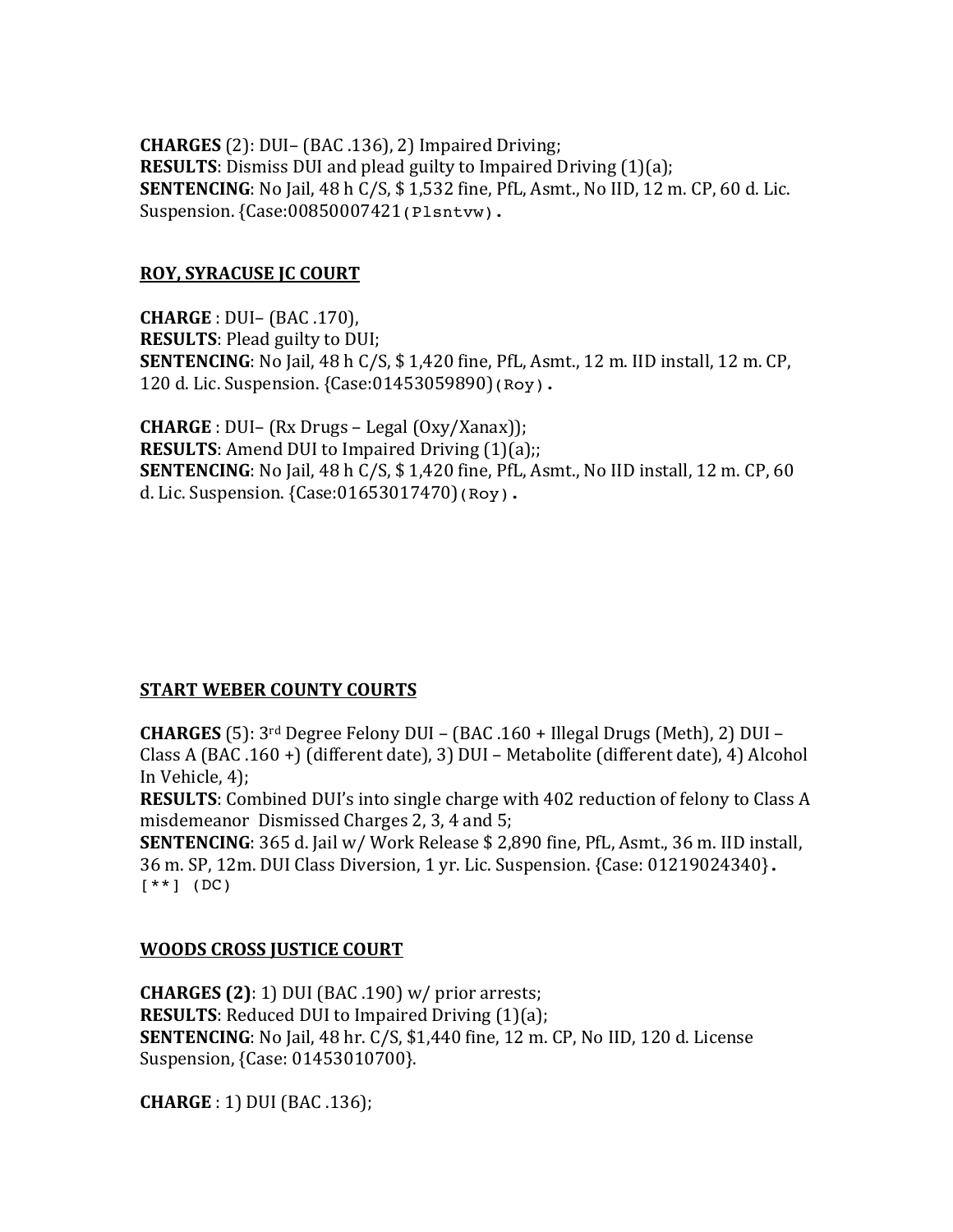**RESULTS:** Reduced DUI to Impaired Driving (1)(a); **SENTENCING**: No Jail, 48 hr. C/S, \$1,440 fine, 12 m. CP, No IID, 120 d. License Suspension, {Case: 01553005750}.

**CHARGES** (2): 1) DUI (BAC .097), 2) Reckless Driving; **RESULTS**: Dismiss DUI, Guilty to Impaired Driving (1)(a) (ARR): **SENTENCING**: No Jail, 48 hr. C/S, \$1,332 fine, 12 m. CP, No IID, No License Suspension, {Case: 00853006820}.

**CHARGE**: 1) DUI  $(2<sup>nd</sup> in 10 y.)$  (BAC .187), 2) Poss. Of C/S (MJ), 3) Poss. Drug Para., 4) Failure to Register; **RESULTS:** Reduce DUI to Impaired Driving (1)(a) (ARR); **SENTENCING**: No Jail, 48 hr. C/S, \$1,600 fine, SP,12 m. IID, No License Suspension,  ${ {\text{Cases (2): 0101300551 / 01253003560}}}$ .

## **THIRD DISTRICT JUSTICE COURTS/SALT LAKE, SUMMIT, TOOELE COUNTIES**

#### **Bluffdale/ Herriman /Riverton**

**CHARGES** (4): DUI – (BAC .250), 2) Poss. Of  $C/S$  (MJ), 3) Poss. Drug Para., 4) Open Container; **RESULTS**: Reduced DUI to Impaired Driving, Plea In Abeyance to Poss. Of C/S, Dismissed Charges 3 and 4,; **SENTENCING**: No Jail, 48 h C/S, \$ 1,340 fine, VIP, PfL, Asmt., No IID, 12 m. SP, 60 d. Lic. Suspension. {Case:  $016520000160$ } (Bluff)

#### **Draper Case Results**

**CHARGES** (4):  $DUI - (BAC.190)$ , 2) Fail Obey Traffic Dev., 3) Open Container; **RESULTS:** Guilty to DUI, Dismissed Charges 2 and 3,; **SENTENCING**: No Jail, 48 h C/S, \$ 1,340 fine, VIP, PfL, Asmt., IID, 12 m. SP, 120 d. Lic. Suspension. {Case: 01151062580}

**CHARGES** (6): 1) DUI (Drugs -Illegal), 2) Speeding 87/45, 3) No License, 4) Reckless Driving, 5) Poss. Of  $C/S$  (MJ), 6) Poss. Drug Para.; **RESULTS**: Guilty to Reckless Driving, Dismissed Charges 2, 3, 4, and 6, Plea In Abeyance (Dismiss) to Charge 5; **SENTENCING**: No Jail, 48 h C/S, \$ 595 fine, VIP, PfL, Asmt., IID, 12 m. SP, 120 d. Lic. Suspension. {Case: 01151024160}

**CHARGES** (4):  $DUI - (BAC.190)$ , 2) Fail Obey Traffic Dev., 3) Open Container; **RESULTS:** Guilty to DUI, Dismissed Charges 2 and 3,; **SENTENCING**: No Jail, 48 h C/S, \$ 1,340 fine, VIP, PfL, Asmt., IID, 12 m. SP, 120 d. Lic. Suspension. {Case: 01151062580}

**CHARGE**: DUI – (BAC.139);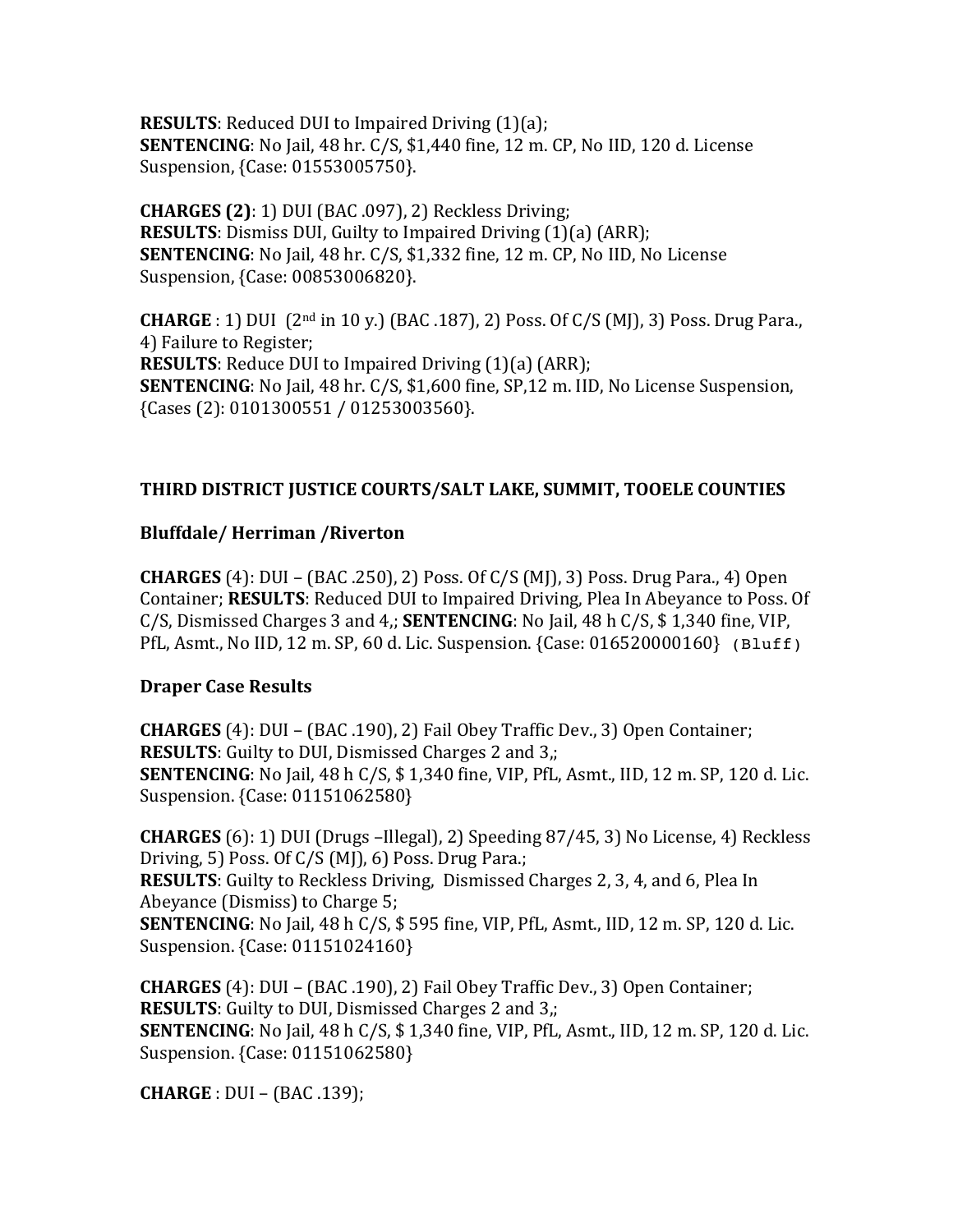**RESULTS:** Reduced DUI to Impaired Driving (1)(a), **SENTENCING**: No Jail, 48 h C/S, \$782 fine, VIP, PfL, Asmt., IID, 12 m. CP, No Lic. Suspension. {Case: 00811094260}.

**CHARGES** (4): DUI - (BAC .121), 2) Open Container 3) Reckless Driving; **RESULTS**: Reduced DUI to Impaired Driving (1)(a), Dismissed Charges 2 and 3,; **SENTENCING**: No Jail, 48 h C/S, \$750 fine, VIP, PfL, Asmt., IID, 12 m. CP, No Lic. Suspension. {Case: 00811085380}

**CHARGES** (4): DUI – (BAC .135 + Rx Drugs), 2) Lane Viol., 3) Poss. Of Weapon, 4) No Proof Ins.:

**RESULTS:** Reduced DUI to Impaired Driving (1)(a), Guilty to Attempted Poss. Of Weapon, Dismissed Charges 2 and 4;

**SENTENCING**: No Jail, 48 h C/S, \$ 890 fine, VIP, PfL, Asmt., IID, 12 m. CP, No Lic. Suspension. {Case: 01451041530}

**CHARGES** (2): DUI – (BAC .170), 2) Speeding (99/65); **RESULTS:** Reduced DUI to Impaired Driving (1)(a) via 402 reduction upon successful probation, Dismissed Charges 2; **SENTENCING**: No Jail, 48 h C/S, \$ 890 fine, VIP, PfL, Asmt., IID, 12 m. CP, No Initial Lic. Suspension. {Case: 01451023260}

## **HOLLDAY/COTTONWOOD HEIGHTS CASES**

**CHARGES** (3): 1) DUI(#1)(BAC .182), 2) No Insurance 3) Fail To Yield, **RESULTS**: Dismiss Charges 2 and 3, Reduce DUI to Impaired Driving (1)(a), **SENTENCING**: No Jail, 48 h C/S, \$ 1,340 fine, VIP, PfL, Asmt., 12 m CP, No IID, No SP, {Case: 01050016980}.

**CHARGES**  $(4)$ : 1) Speeding  $77/65$ , 2) Notify Address, 3) No License, 4) DUI $(#1)$ (BAC .171), **RESULTS:** Dismiss Charges 2, 3 and 4, Guilty to DUI;

**SENTENCING**: No Jail, 48 h C/S, \$ 1,340 fine, VIP, PfL, Asmt., 12 m CP, No IID, 12 m. SP, {Case: 01250015590}

**CHARGES** (3): 1) DUI(#1)(BAC .182), 2) No Insurance 3) Fail To Yield, **RESULTS**: Dismiss Charges 2 and 3, Reduce DUI to Impaired Driving (1)(a), **SENTENCING**: No Jail, 48 h C/S, \$ 1,340 fine, VIP, PfL, Asmt., 12 m CP, No IID, No SP, {Case: 01050016980}.

**CHARGES**  $(2)$ : 1)  $DUI(H1)(BAC.240)$ , 2) Following Too Close, **RESULTS:** Dismiss Charge 2, Guilty to DUI, **SENTENCING**: No Jail, 48 h C/S, \$ 1,340 fine, VIP, PfL, Asmt., 12 m. SP, 12 m. IID. {Case: 01550040490}.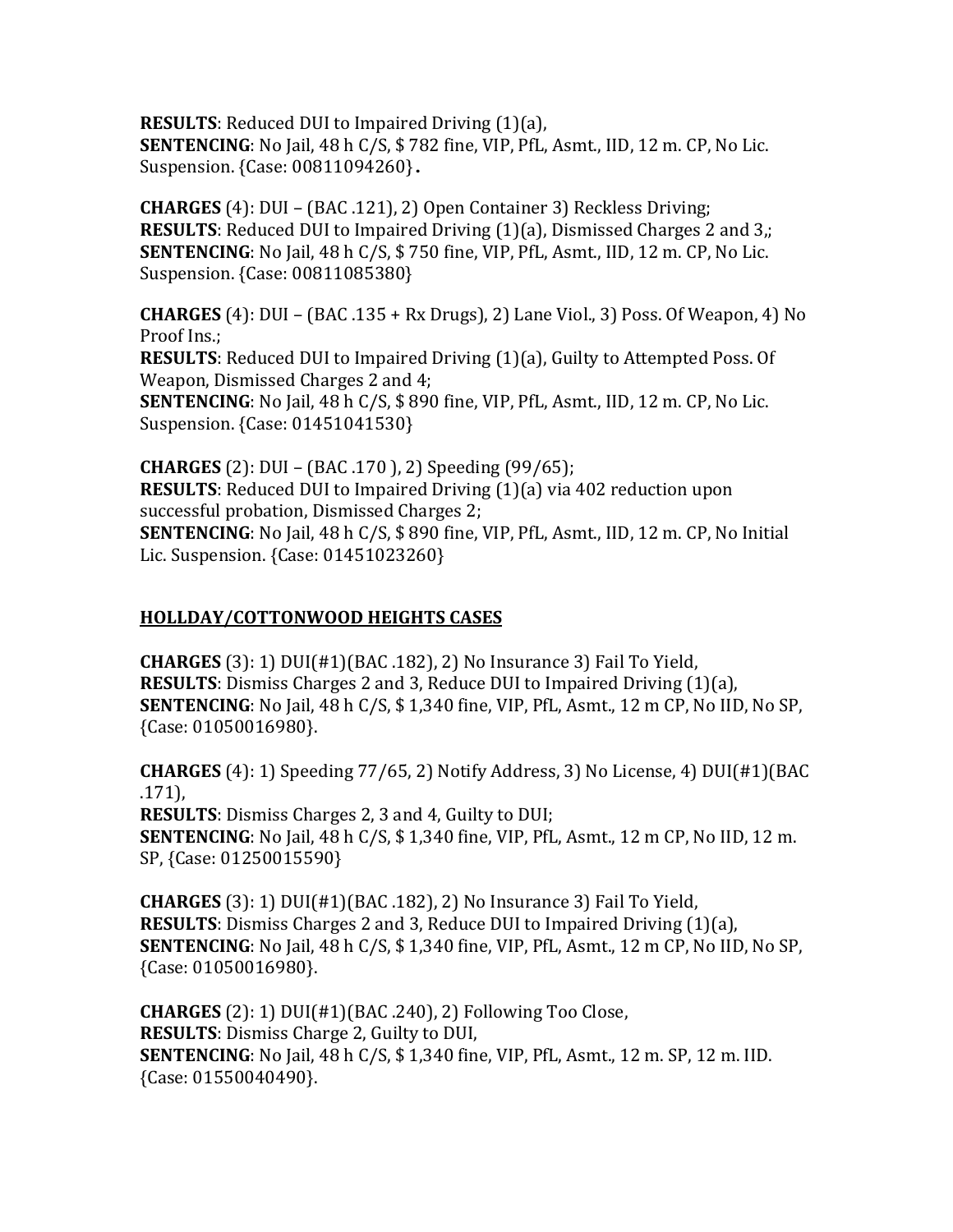**CHARGES** (2): 1) DUI(#1)(BAC.156), 2) Following Too Close, **RESULTS:** Reduce DUI to Impaired Driving (1)(a); **SENTENCING**: No Jail,  $48 h C/S$ ,  $$1,040$  fine, VIP, PfL, Asmt.,  $12 m C$ P, No IID. {Case: 01350031440}.

**CHARGES** (2): 1)  $DUI(#1)(BAC.139)$ , 2) Tail Light Viol., 3) Open Container, 4) Faulty Equipment; **RESULTS:** Reduce DUI to Impaired Driving (1)(a); **SENTENCING**: No Jail, 48 h C/S, \$ 1,040 fine, VIP, PfL, Asmt., 12 m CP, No IID, {Case: 00850035130}.

## **MIDVALE JUSTICE COURT CASES**

**CHARGES** (3): 1) DUI (BAC .182), 2) Red Light, 3) Improper Turn; **RESULTS**: Dismiss 2 and 3, Reduction of BAC .182 to BAC .159 to avoid SP and IID, **SENTENCING**: No Jail, 48 hr. C/S, \$1,332 fine, PfL 16 hr., VIP, Asmt., 12 m CP, No IID, 120 d license suspension, {Case: 00750005710}.

**CHARGES** (2): 1) DUI (RX – Ambien) 2) Turn Signal; **RESULTS:** Dismiss 2; Reduction of DUI to Impaired Driving (1) (b), **SENTENCING**: No Jail, 48 hr. C/S, \$1,332 fine, PfL 16 hr., VIP, Asmt., 12 m CP, No IID, 60 d license suspension, {Case: 00940012230}.

## **MURRAY JUSTICE COURT**

**CHARGES** (3): 1) DUI (BAC .116), 2) Right of Way, 3) Improper Plates; **RESULTS:** Dismiss 2 and 3, Reduction of DUI to Impaired Driving (ARR); **SENTENCING**: No Jail, 48 hr. C/S, \$1,032 fine, PfL 16 hr., VIP, Asmt., 12 m CP, No IID, 120 d license suspension, {Case: 00650039640}.

**CHARGES (2)**: 1) DUI (BAC .098), 2) Speeding 88/65, **RESULTS:** Dismiss 2, Reduction of DUI to Impaired Driving (1)(a); **SENTENCING**: No Jail, 48 hr. C/S, \$1,460 fine, PfL 16 hr., VIP, Asmt., 12 m CP, No IID, 60 d license suspension, {Case: 01550052000}.

**CHARGE**: 1) DUI (BAC .117), **RESULTS:** Reduction of DUI to Impaired Driving (1)(a); **SENTENCING**: No Jail, 48 hr. C/S, \$1,460 fine, PfL 16 hr., VIP, Asmt., 12 m CP, No IID, No License suspension, {Case: 01650025760}.

**CHARGES** (5): 1) DUI (BAC .098), 2) Poss. Of C/S, 3) Drug Paraphernalia, 4) No Proof Insurance, 5) Fail Signal;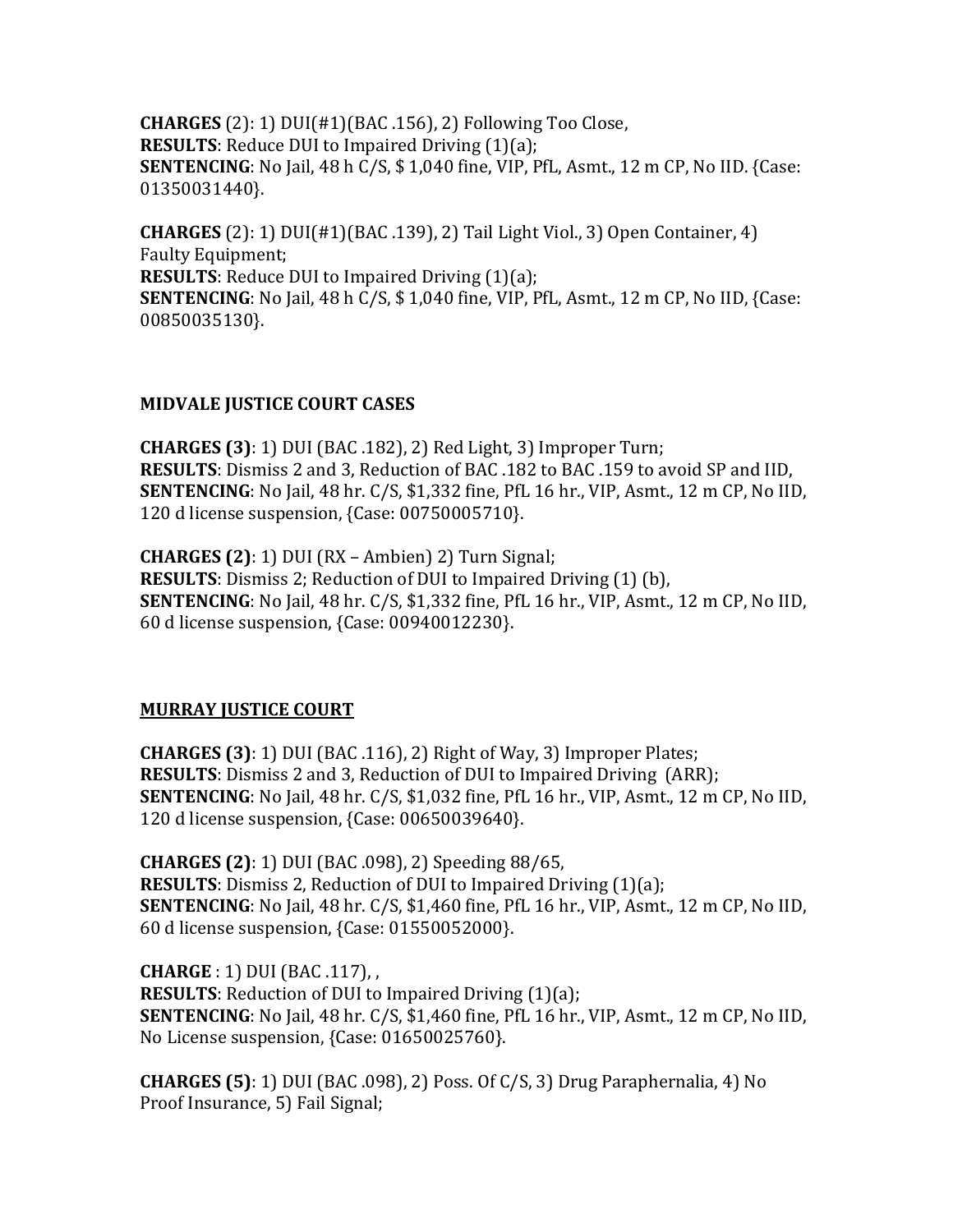**RESULTS**: Dismiss 2,3,4 and 5, Reduction of DUI to Impaired Driving (1)(a); **SENTENCING**: No Jail, 16 hr. C/S, \$1,460 fine, PfL 16 hr., VIP, Asmt., 12 m CP, No IID, 60 d license suspension, {Case: 01050053440}.

**CHARGES** (4): 1) DUI (BAC .098), 2) Poss. Of C/S, 3) Drug Paraphernalia, 4) No Proof Insurance, 5) Fail Signal; **RESULTS**: Dismiss 2,3,4 and 5, Reduction of DUI to Impaired Driving (1)(a);

**SENTENCING**: No Jail, 16 hr. C/S, \$1,460 fine, PfL 16 hr., VIP, Asmt., 12 m CP, No IID, 60 d license suspension, 

**CHARGES** (5): 1) DUI (BAC .Unkn.), 2) No Lic. Plate, 3) Unsafe Vehicle, 4) Faulty Equip, 5) Conditional Lic. Viol.; **RESULTS**: Dismiss 2,3,4 and 5, Reduction of DUI to Impaired Driving (1)(a); **SENTENCING**: No Jail, 16 hr. C/S, \$1,460 fine, PfL 16 hr., VIP, Asmt., 12 m CP, No IID, 120 d license suspension, {Case: 01150100320}.

**CHARGES** (3): 1) DUI (BAC .116), 2) Right of Way, 3) Improper Plates; **RESULTS:** Dismiss 2 and 3, Reduction of DUI to Impaired Driving (ARR); **SENTENCING**: No Jail, 48 hr. C/S, \$1,032 fine, PfL 16 hr., VIP, Asmt., 12 m CP, No IID, 120 d license suspension, {Case: 00650039640}.

**CHARGES** (3): 1) DUI (BAC .155), 2) Open Container, 3) Speeding (75/65); **RESULTS:** Dismiss 2 and 3, Guilty to DUI ; **SENTENCING**: No Jail, 48 hr. C/S, \$1,405 fine, PfL 16 hr., VIP, Asmt., 12 m CP, No IID, 120 d license suspension, {Case: 01250064730}.

**CHARGES** (3): 1) DUI (BAC .110), 2) No License 3) Window Tint; **RESULTS:** Dismiss 2 and 3, Reduced DUI to Impaired Driving (1)(a) ; **SENTENCING**: No Jail, 48 hr. C/S, \$1,405 fine, PfL 16 hr., VIP, Asmt., 12 m CP, No IID, 60 d license suspension, {Case: 01050111270}.

**CHARGE**: 1) DUI (BAC .182); **RESULTS:** Reduced DUI via 402 to Impaired Driving (1)(a) upon successful probation; **SENTENCING**: No Jail  $48$  hr.  $C/S$ ,  $$1,140$  fine, PfL 16 hr., VIP, Asmt., 12 m CP, No IID, {Case: 01050127250}. 

**CHARGES** (2): 1) DUI (BAC .240), 2) Open Cont.; **RESULTS:** Guilty to DUI, but No License Suspension; **SENTENCING**: No Jail, 48 hr. C/S, \$1,460 fine, PfL 16 hr., VIP, Asmt., 12 m SP, IID, No license suspension, {Case:  $01550052000$ }. [\*\*]

**CHARGES** (2): 1) DUI (BAC .135), 2) Crosswalk Viol.; **RESULTS:** Reduced DUI to Impaired Driving (1)(a), Dismissed Charge 2; **SENTENCING**: No Jail, 48 hr. C/S, \$1,460 fine, PfL 16 hr., VIP, Asmt., 12 m SP, IID, No license suspension,  ${Case: } 01450002110$ .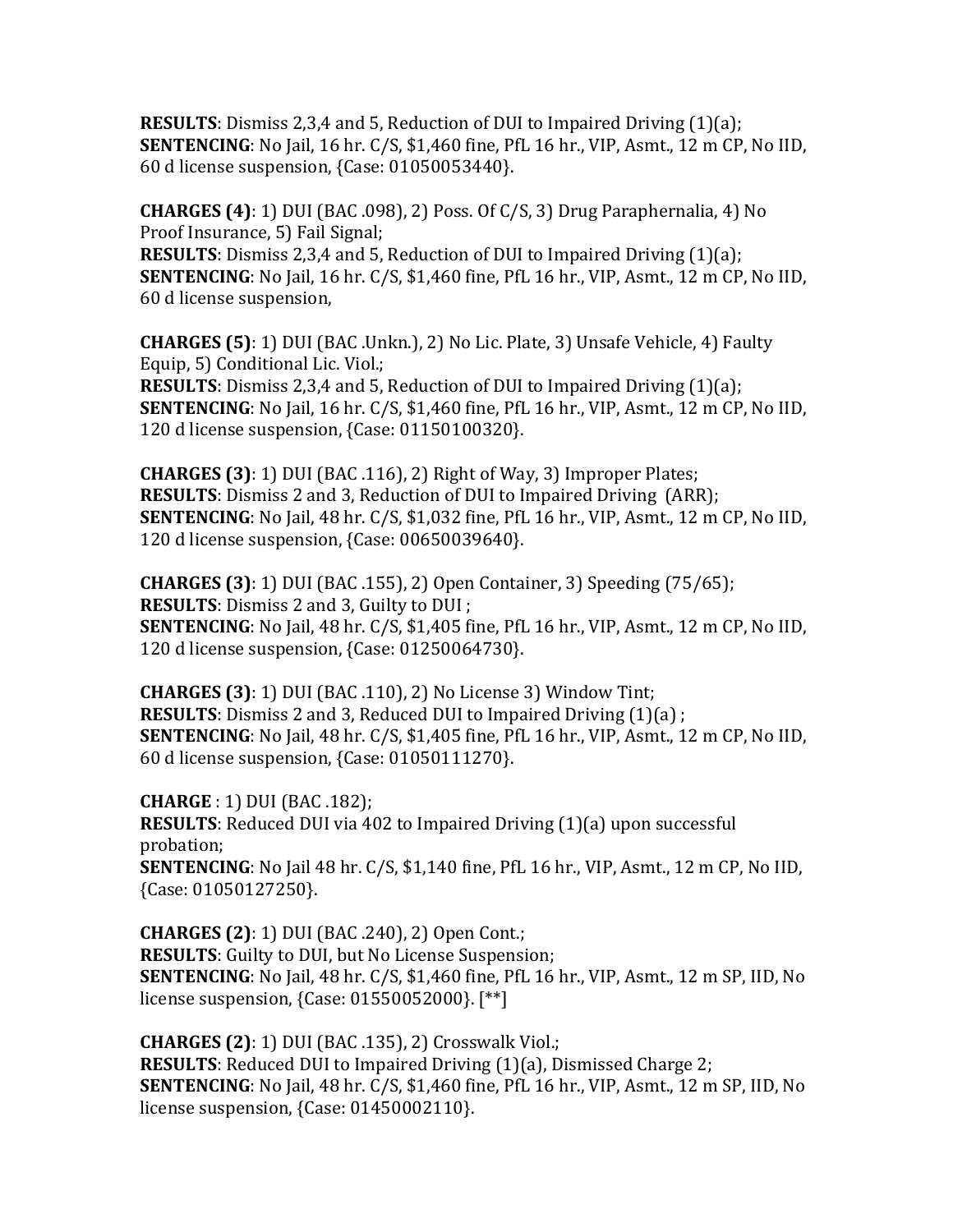## **SALT LAKE CITY JUSTICE COURT**

**CHARGES** (5): 1)  $DUI(#1)(BAC.129)$ , 2) Poss.  $c/s$ , 3) Open Cont., 4) Fail Traf. Cont. Dev., 5) Lane Violation.

RESULTS: Dismiss Charges 2,3,4, and 5, and plead to Impaired Driving (1a), SENTENCING: No Jail, 48 h C/S, \$1040 fine, VIP, PfL, Asmt., 12 m CP, No IID, No SP, {Case: 01414057320}

**CHARGE**: DUI (BAC.182) (Anonymous Tip), RESULTS: Case Dismissed based on Motion To Suppress based on lack of probable cause, No License Suspension, {Case: 010CR017900}.

**CHARGE**: Felony 3<sup>rd</sup> DUI w/minor accident (RX Drugs - Legal); **RESULTS**: Reduced following successful 36 mo. probation from Felony 3<sup>rd</sup> to Class A; 

**SENTENCING**: 90 days home confinement in lieu of mandatory 62.5 days jail, C/S,  $$1,420$  fine, PfL 16 hr., VIP, Asmt., 12 m CP, No IID, 24 mo. license suspension, IID, No SP, {Case: 01319006480}.

**CHARGES** (2): 1) DUI (BAC .151], 2) Lane Viol., RESULTS: Case Dismissed based on improper filing, {Case: 01514003210}.

**CHARGE:** DUI (BAC .149); **RESULTS:** Reduced to Impaired Driving (1)(a); **SENTENCING**: No Jail 48 hr. C/S, \$1,420 fine, PfL 16 hr., VIP, Asmt., 12 m CP, No IID, {Case: 01414122720}.

**CHARGE:** DUI w/minor accident (RX Drugs-Illegal); **RESULTS:** Reduced to Impaired Driving (1)(a); **SENTENCING**: No Jail 48 hr. C/S, \$1,420 fine, PfL 16 hr., VIP, Asmt., 12 m CP, No IID, no license suspension, No SP, {Case: 0131411068)}.

**CHARGE:** DUI (BAC .131); **RESULTS:** Reduced to Impaired Driving (1)(a); **SENTENCING**: No Jail 48 hr. C/S, \$1,420 fine, PfL 16 hr., VIP, Asmt., 12 m CP, No IID, {Case: 01314136610}.

**CHARGES** (5): 1) Class A DUI w/serious injuries,  $(BAC.233)$ , 2) Stop Sign, 3) Reckless Driving, 4) Too Fast For Conditions, 5) Unsafe Lane; **RESULTS:** Dismissed Charges 2,3,4 and 5 Reduced to Class B Misdemeanor upon successful probation,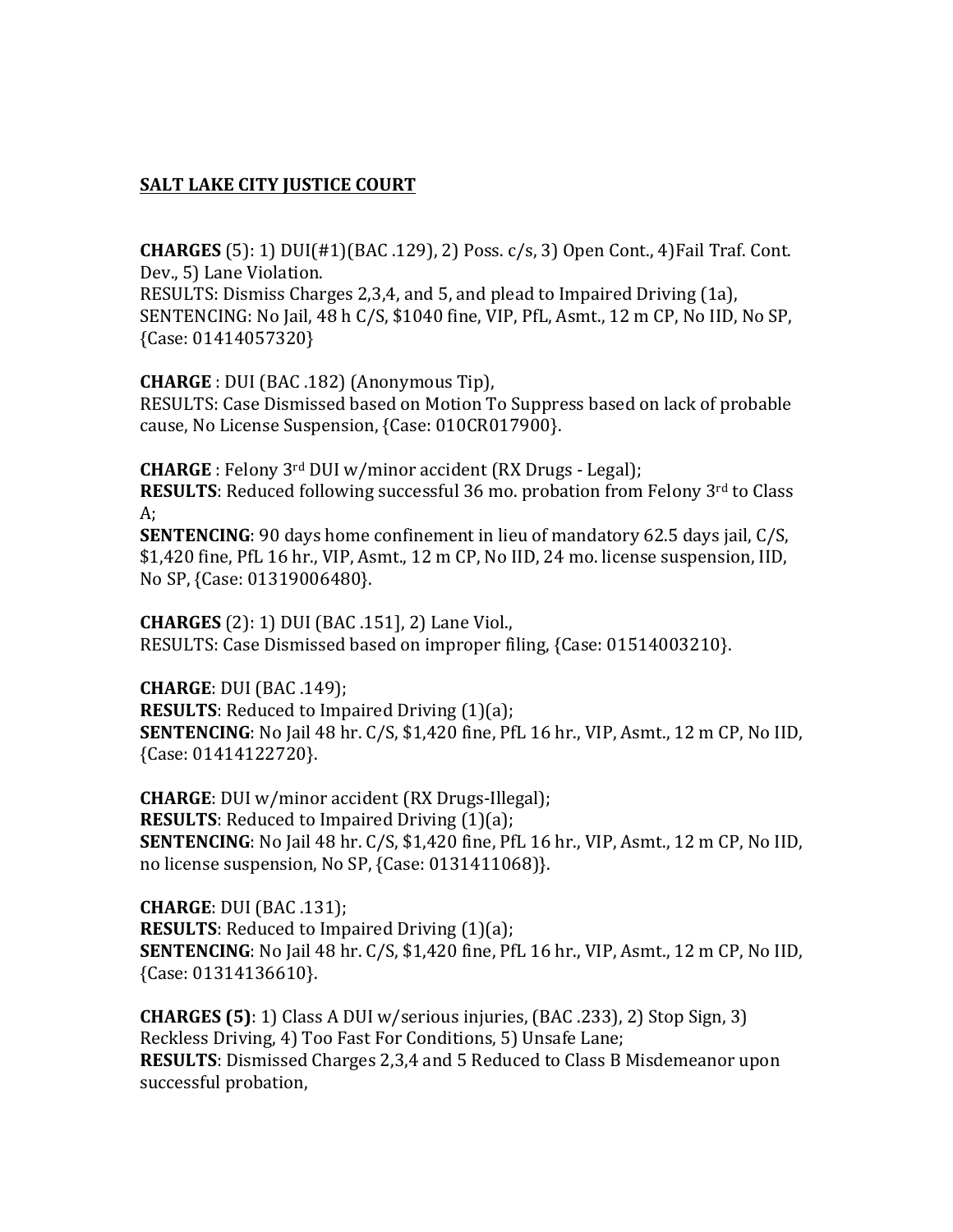**SENTENCING**: 48 hr. Jail, Restitution, \$500 fine, PfL 16 hr., VIP, Asmt., 18 m SP, 12 mo. IID Installation, {Case: 00859004060}.

**CHARGES** (2): 1) DUI (BAC .130), 2) Fail to Signal; **RESULTS:** Dismissed Charge 2 and Reduced DUI to Alcohol Related Reckless (now called Impaired Driving).

**SENTENCING**: No Jail, 48 hr. C/S, \$1,380 fine, \$350 credit for Txt, PfL 16 hr., VIP, Focus Program, Asmt., 12 m CP, No IID, {Case: 00514116400}.

**CHARGES** (2): 1) DUI Metabolite (THC), 2) Speeding; **RESULTS:** Dismissed Charge 2, Reduced DUI to Impaired Driving (1)(a); **SENTENCING**: No Jail 48 hr. C/S, \$1,032 fine, PfL 16 hr., VIP, Asmt., 12 m CP, No SP, No IID, {Case: 00714071590}.

**CHARGES (2):** 1) DUI (BAC .150), 2) Lane Viol.; **RESULTS:** Dismissed Charge 2, Reduced DUI to Impaired Driving (1)(a); **SENTENCING**: No Jail 48 hr. C/S, \$1,420 fine, PfL 16 hr., VIP, Asmt., 12 m CP, No IID, {Case: 01414096130}.

**CHARGES** (4): 1) DUI (BAC .221), 2) No License, 3) Improper Turn, 4) Speeding; **RESULTS**: Dismissed Charges 2,3 and 4, Plead to DUI **SENTENCING**: No Jail 48 hr. C/S, \$1,420 fine, PfL 16 hr., VIP, Asmt., 12 m SP, IID, {Case: 01514035420}.

**CHARGES** (3): 1) DUI w/accident (RX: Alcohol/Ambien), 2) Lane Viol., 3) Negligent Collision; 

**RESULTS**: Dismissed Charges 2 and 3, Reduced DUI to Impaired Driving (1)(a); **SENTENCING**: No Jail 48 hr. C/S, \$1,420 fine, PfL 16 hr., VIP, Asmt., 12 m CP, No IID, {Case: 01414131860}.

**CHARGES** (4): 1) DUI (BAC .139), 2) Red Light, 3) Lane Viol., **RESULTS:** Dismissed Charges 2 and 3, Reduced DUI to Impaired Driving (1)(a), **SENTENCING**: No Jail 48 hr. C/S, \$1,080 fine, PfL 16 hr., VIP, Asmt., 12 m SP, IID, {Case: 010CR045910}.

**CHARGES** (5): 1)  $3^{rd}$  Degree Felony DUI –  $(4^{th}$  in 10 yrs.) (BAC .198), 2) Alcohol Restricted Driver, 3) No Proof Insurance, 4) Speeding, 5) Open Container; **RESULTS:** Dismissed Charges 2,3, 4 and 5, Plead to DUI w/402 reduction upon successful probation to Class A Misdemeanor,

**SENTENCING**: 100 days Jail, \$2,876.70 fine, PfL 16 hr., VIP, Asmt., 36 m SP, IID, 36 m License Revocation, {Case:  $01219058100$ }. [\*\*]

**CHARGES** (3): 1) 3<sup>rd</sup> Degree Felony DUI (3<sup>rd</sup> in 10 yrs.) 2) Alcohol Restricted Driver, 3) Open Container; 

**RESULTS:** Dismissed Charges 2 and 3, 402 Reduction of Felony to Class A Misdemeanor upon successful probation;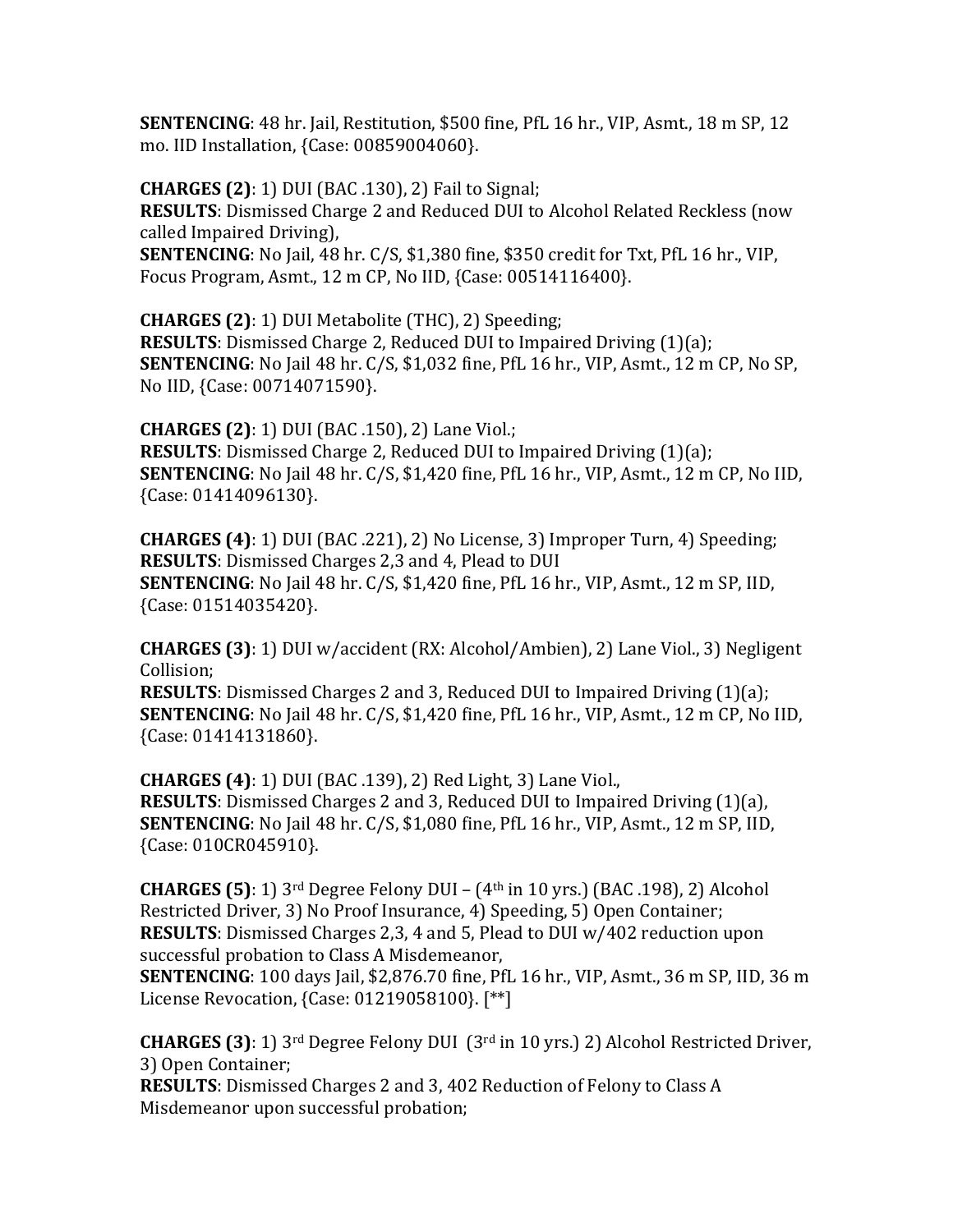**SENTENCING**: 62.5 days home confinement or in-patient treatment in lieu of mandatory jail,  $$2,886.70$  fine, PfL 16 hr., VIP, Asmt., 36 mo. SP, 36 mo. IID, {Case:  $01519068210$ }. [\*\*]

**CHARGES** (3): 1) DUI (BAC .161), 2) Denied License, 3) Lane Viol., **RESULTS:** Dismissed Charges 2 and 3, Reduced DUI to Impaired Driving (1)(a), Reduced BAC to .159 to avoid SP and IID **SENTENCING**: No Jail 48 hr. C/S, \$1,420 fine, PfL 16 hr., VIP, Asmt., 12 m CP, No IID, {Case: 01514127160}.

**CHARGES (2)**: 1) DUI (BAC .159), 2) Red Light, **RESULTS:** Dismissed Charge 2, Reduced DUI to Impaired Driving (1)(a); **SENTENCING**: No Jail 48 hr. C/S, \$1,420 fine, PfL 16 hr., VIP, Asmt., 12 m CP, No IID, {Case: 01414016780}.

**CHARGES (2)**: 1) DUI (BAC .084), 2) Red Light, **RESULTS**: Dismissed Both Charges, {Case: 01214002550}.

**CHARGES** (5): 1) DUI (BAC .152), 2) Improper Turn, 3) Interference  $w/$  Arrest, 4) Lane Violation, 5) Fail To Signal;

**RESULTS:** Dismissed Charges 2,3,4, and 5, Reduced DUI to Impaired Driving  $(1)(a)$ ; **SENTENCING**: No Jail 48 hr. C/S, \$1,420 fine, PfL 16 hr., VIP, Asmt., 12 m CP, No IID, {Case: 01414080730}.

**CHARGES** (5): 1) DUI (BAC .126), 2) Alcohol Restricted Driver, 3) Speeding, 4) Stop Lamps; 

**RESULTS**: Dismissed Charges 2,3, and 4, Reduced DUI to Impaired Driving (1)(a); **SENTENCING**: No Jail 48 hr. C/S, \$1,420 fine, PfL 16 hr., VIP, Asmt., 12 m CP, No IID, {Case: 01414024740}.

**CHARGES (2):** 1) DUI (BAC .160), 2) Wrong Way One Way; **RESULTS**: Dismissed Charge 2, Reduced DUI to Impaired Driving (1)(a); **SENTENCING**: No Jail 48 hr. C/S, \$1,420 fine, PfL 16 hr., VIP, Asmt., 12 m CP, No IID, {Case: 01514118440}.

**CHARGES** (3): 1) DUI (BAC .140), 2) Headlights Off, 3) Right of Way; **RESULTS:** Dismissed Charges 2 and 3, Reduced DUI to Impaired Driving (1)(a); **SENTENCING**: No Jail 48 hr. C/S, \$1,420 fine, PfL 16 hr., VIP, Asmt., 12 m CP, No IID, {Case: 01414035040}.

## **SALT LAKE CITY JUSTICE COURT**

**CHARGES** (2): 1) DUI (BAC .134), 2) Improper Turn;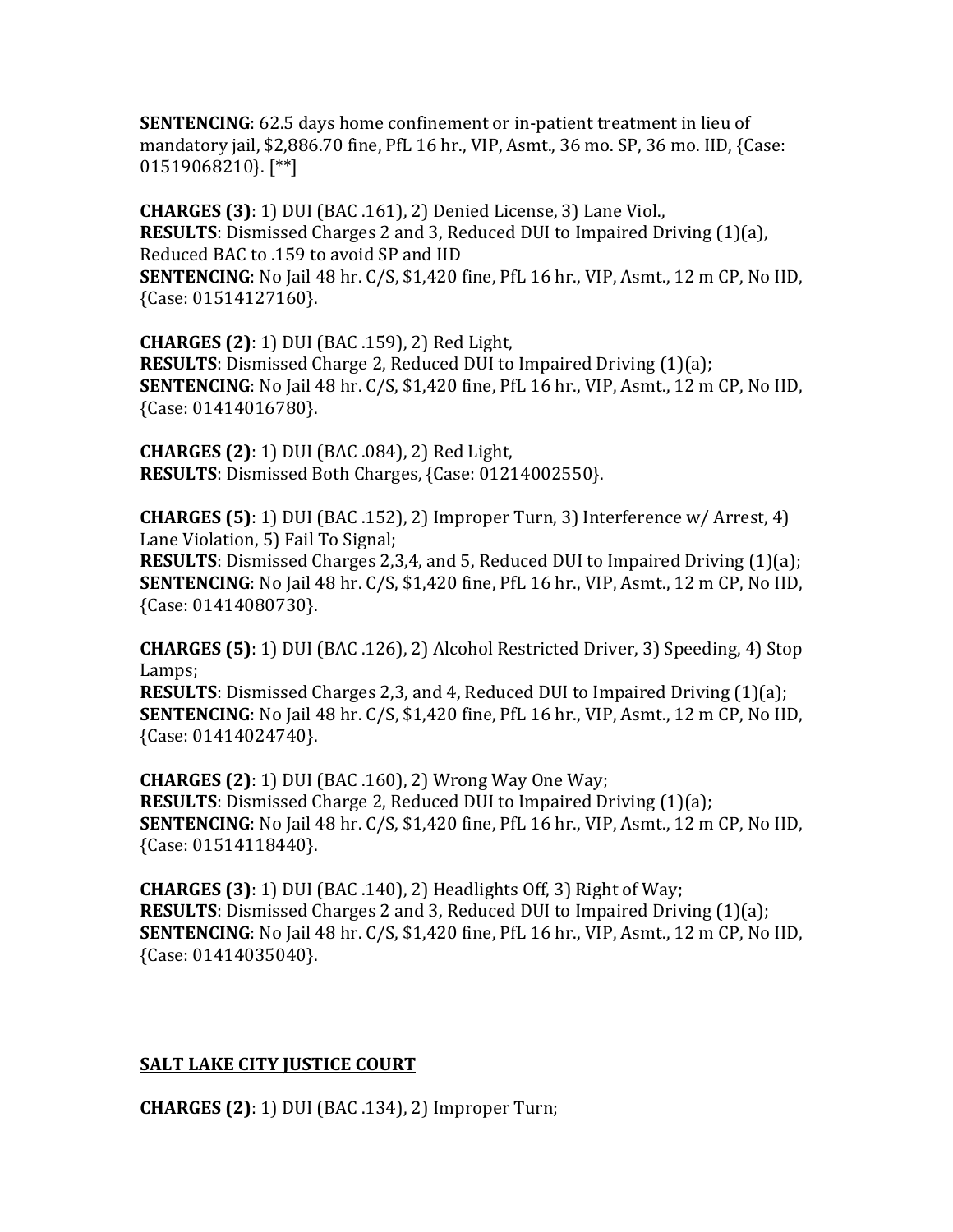**RESULTS:** Dismissed Charge 2, Reduced DUI to Reckless Driving; (1)(a); **SENTENCING**: No Jail, \$575 fine, 12 m CP, No IID, {Case: 00656059410}. [\*\*]

**CHARGES** (4): 1) DUI (BAC .160), 2) Speeding, 3) Failure Signal, 4) Gore Area Viol.; **RESULTS**: Dismissed Charge 2, 3 and 4, Reduced DUI to Impaired Driving (1)(a); **SENTENCING**: No Jail, \$1,405 fine, 12 m. CP, No IID, {Case: 01314086380}.

**CHARGES** (2): 1) DUI - Refusal), 2) Speeding; **RESULTS:** DUI reduced to Impaired Driving, Dismiss Charge 2; **SENTENCING**: No Jail, 48 hr. C/S, \$1370 fine, PfL 16 hr., Asmt., 12 m CP, No IID, No license suspension, {Case: 01352017940}.

**CHARGES** (2): 1) DUI – Rx Drugs); **RESULTS:** DUI reduced to Impaired Driving; **SENTENCING**: No Jail, 48 hr. C/S, \$1405 fine, PfL 16 hr., Asmt., 12 m CP, No IID, No license suspension, {Case: 01351044290}.

**CHARGES**  $(2)$ : 1) DUI – Rx Drugs - Legal), 2) Poss. Of  $c/s$ ; **RESULTS:** DUI reduced to Impaired Driving, Dismiss Charge 2; **SENTENCING**: No Jail, 48 hr. C/S, \$1770 fine, PfL, 16 hr., Asmt., 12 m CP, No IID, No license suspension,  ${Case: }01550043400$ .

**CHARGE**: 1) DUI w/serious accident (BAC .075); **RESULTS:** DUI reduced to Reckless Driving; **SENTENCING**: No Jail, 48 hr. C/S, \$680 fine, PfL, 16 hr., Asmt., 12 m CP, No IID, No license suspension,  ${Case: } 01552009490$ .  $[**]$ 

**CHARGES (3)**: 1) DUI (BAC .140);

**RESULTS**: DUI reduced to Impaired Driving (1)(a), 2) No Insurance, 3) No License; **SENTENCING**: No Jail, 48 hr. C/S, \$1,420 fine, PfL, 16 hr., Asmt., 12 m CP, No IID, 120 d. license suspension,  ${Case: }0155001148$   $.$ 

**CHARGES** (5) : 1) DUI ( $2<sup>nd</sup>$  in 10 yr.)(BAC .152), 2) Interference w/ Arrest, 3) Traffic Control Device, 4) Lane Violation, 5) Speeding; **RESULTS:** Dismissed Charges 2, 3,4 and 5, Guilty to DUI; **SENTENCING**: No Jail, 48 hr. C/S, \$1,420 fine, PfL, 16 hr., Asmt., 12 m CP, No IID, 120 d. license suspension,  ${Case: }0155001148$   $.$ 

**CHARGES** (2): 1) DUI (under 21  $y$ /o) – (BAC .116), 2) Lane Violation; **RESULTS:** DUI reduced to Impaired Driving, Dismiss Charge 2; **SENTENCING**: No Jail, 48 hr. C/S, \$1,032 fine, PfL, 16 hr., Asmt., 12 m CP, No IID, 6 m. License Suspension, {Case: 00714071590}.

**CHARGE**: 1) DUI (BAC .189): **RESULTS:** DUI 402 reduced to Impaired Driving after successful probation;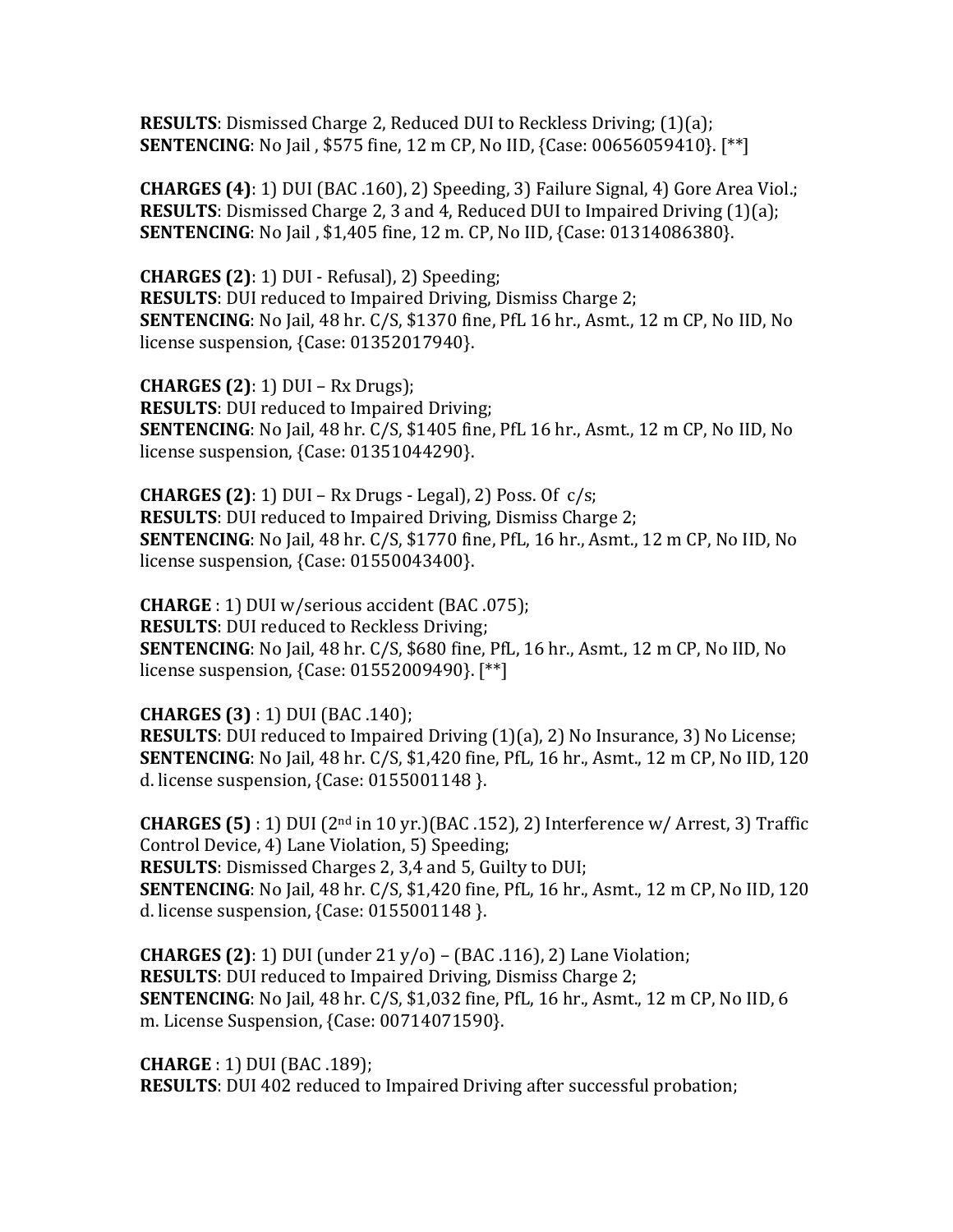**SENTENCING**: No Jail, 48 hr. C/S, \$1420 fine, PfL, 16 hr., Asmt., 12 m SP, IID, No license suspension, {Case: 01556040390}.

**CHARGES** (2): 1) DUI – (BAC .152), 2) Open Container; **RESULTS:** DUI reduced to Impaired Driving, Dismiss Charge 2; **SENTENCING**: No Jail, 48 hr. C/S, \$1,420 fine, PfL, 16 hr., Asmt., 12 m CP, No IID, 4 m. License Suspension, {Case: 01556048030}.

**CHARGES** (2): 1) DUI – (BAC .138), 2) Speeding; **RESULTS:** DUI reduced to Impaired Driving (1)(a), Dismiss Charge 2; **SENTENCING**: No Jail, 48 hr. C/S, \$1,420 fine, PfL, 16 hr., Asmt., 12 m CP, No IID, 4 m. License Suspension, {Case: 01514126210}.

## **SANDY CITY JUSTICE COURT**

**CHARGES**  $(2)$ : 1) DUI –  $( BAC.112)$ , 2) Speeding; **RESULTS:** DUI not filed (null pros/ no file) **SENTENCING**: 2 yr. License Suspension, {Case: 0mattmarch0}.

**CHARGES** (2): 1) DUI – (BAC .234), 2) Lane Viol.; **RESULTS:** Guilty to DUI, Dismiss Charge 2; **SENTENCING**: No Jail, 48 hr. C/S, \$1,420 fine, PfL, 16 hr., Asmt., 12 m SP, 12 mo. IID, 120 d. License Suspension, {Case: 01350047250}. 

**CHARGES**  $(2)$ : 1) DUI –  $( BAC.134)$ , 2) Reckless Driving, 3) Negligent Collision, 4) Fail to Appear; **RESULTS:** Guilty to DUI, Dismiss Charges 2, 3 and 4; **SENTENCING**: No Jail, 48 hr. C/S, \$1,420 fine, PfL, 16 hr., Asmt., 12 m CP, 12 mo. IID, 90 d. License Suspension, {Case: 01350047250}.

**CHARGES** (2): 1) DUI – (BAC .180), 2) Lane Viol., 3) No Insurance; **RESULTS:** Guilty to DUI, Dismiss Charges 2 and 3; **SENTENCING**: No Jail, 48 hr. C/S, \$1,000 fine, PfL, 16 hr., Asmt., 12 m SP, 12 mo. IID, 90 d. License Suspension, {Case: 01150210290}.

## **SOUTH JORDAN JUSTICE COURT**

**CHARGES**  $(2)$ : 1) DUI w/Accident –  $(BAC.250)$ , 2) Fail To Remain at Scene of Accident; **RESULTS:** Guilty to DUI, Dismiss Charges 2 and 3; **SENTENCING**: No Jail, 48 h. Jail C/S, \$1,500 fine, PfL, 16 hr., Asmt., 12 m SP, 12 mo. IID, 18 m. License Revocation (refusal), {Case: 01558063820}.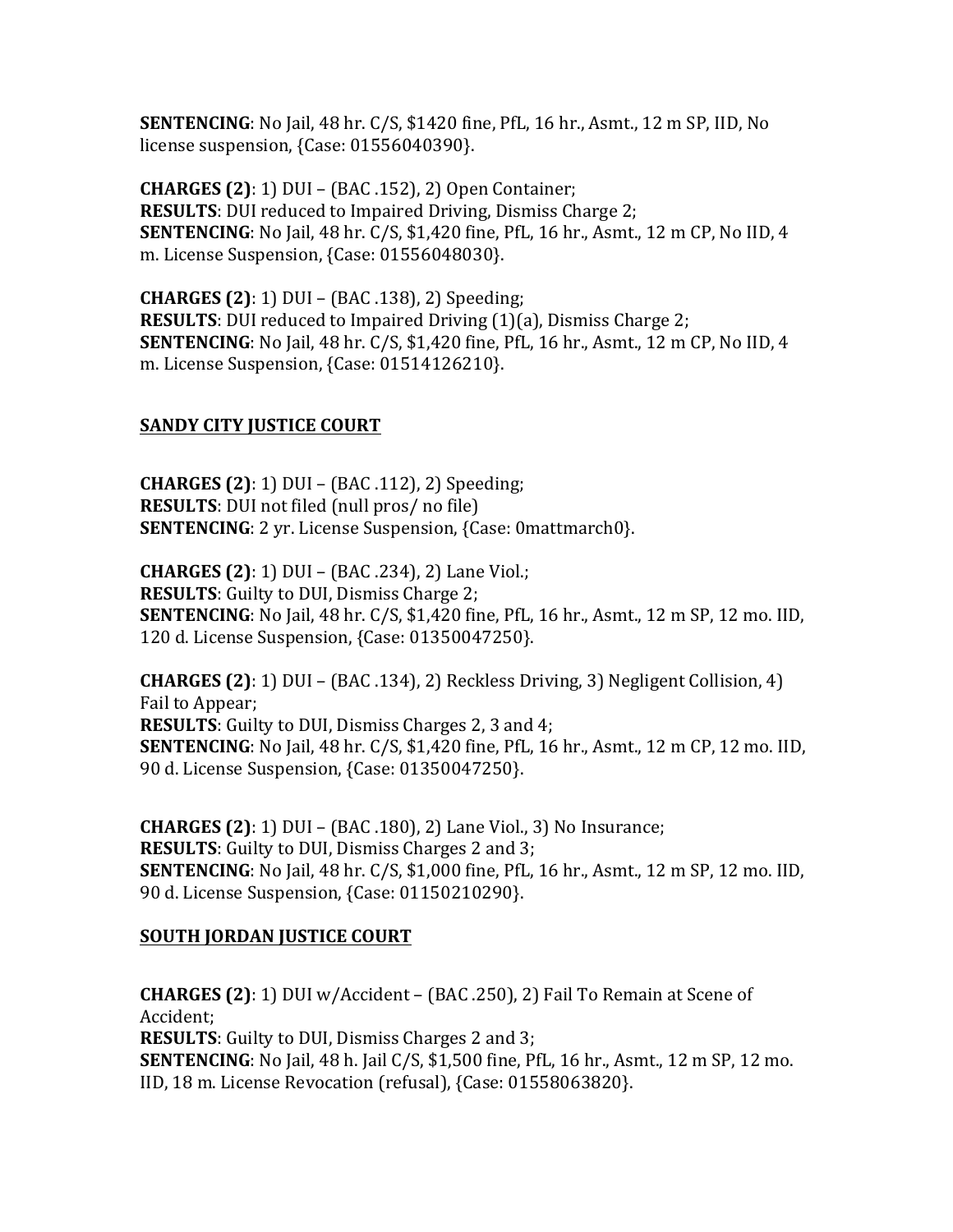**CHARGES** (2): 1) DUI w/Accident – (BAC .224), 2) Follow Too Close; **RESULTS:** Guilty to DUI, Dismiss Charge 2; **SENTENCING**: No Jail, 48 h. Jail C/S, \$1,500 fine, PfL, 16 hr., Asmt., 12 m SP, 12 mo. IID, 120 d. License Suspension {Case: 01558063820}.

#### **BEGIN SOUTH SALT LAKE CITY CASES**

**CHARGES** (4): 1) DUI (BAC .126), 2) Failure Signal 3) Improper Left Turn 4) No Registration; **RESULTS**: Reduce DUI to Impaired Driving (1)(a), Dismissed Charges 2, 3 and 4, Reduced DUI to Impaired Driving  $(1)(a)$ ; **SENTENCING**: No Jail, \$1,405 fine, 12 m. CP, No IID, {Case: 01155036260}.

**CHARGES** (3): 1) DUI (Drugs – Illegal  $(MI)$ ), 2) Failure Signal 3) Alley Viol. **RESULTS**: Reduce DUI to Metabolite DUI (517), Dismissed Charges 2, and 3, **SENTENCING**: No Jail  $48$  h.  $C/S/$ , \$827 fine, 12 m. CP, VIP, PfL, No IID, {Case: 01055047800}.

**CHARGES** (3): 1) DUI (BAC .101), 2) Follow To Close; **RESULTS:** Reduce DUI to Impaired Driving, **SENTENCING**: No Jail 48 h.  $C/S/$ , \$1405 fine, 12 m. CP, VIP, PfL, No IID, {Case: 01055052980}.

**CHARGES (3)**: 1) DUI (BAC .183), 2) Follow To Close; **RESULTS:** Guilty to DUI but stipulated BAC of .159 to avoid IID and SP; **SENTENCING**: No Jail 48 h. C/S/, \$1332 fine, 12 m. CP, VIP, PfL, No IID, {Case: 00755026560}.

**CHARGES** (3): 1) DUI (BAC .129), 2) Failure to Obey Traffic Control; **RESULTS:** Reduced DUI to Impaired Driving (1)(a), Dismissed Charge 2; **SENTENCING**: No Jail - 48 h. C/S/, \$1370 fine, 12 m. CP, VIP, PfL, No IID, {Case: 01455009110}.

**CHARGE** : 1) DUI (BAC .120); **RESULTS:** Reduced DUI to Impaired Driving (1)(a); **SENTENCING**: No Jail - 48 h. C/S/, \$1405 fine, 12 m. CP, VIP, PfL, No IID, {Case: 01355007390}.

**CHARGES** (4) : 1) DUI (BAC .133)  $(2<sup>nd</sup>$  in 10 yr.), 2) Fail Obey Traffic Control Device, 3) Improper Turn, 4) Fail To Appear; **RESULTS:** Reduced DUI to Impaired Driving (1)(a), Dismiss Charges 2, 3 and 4;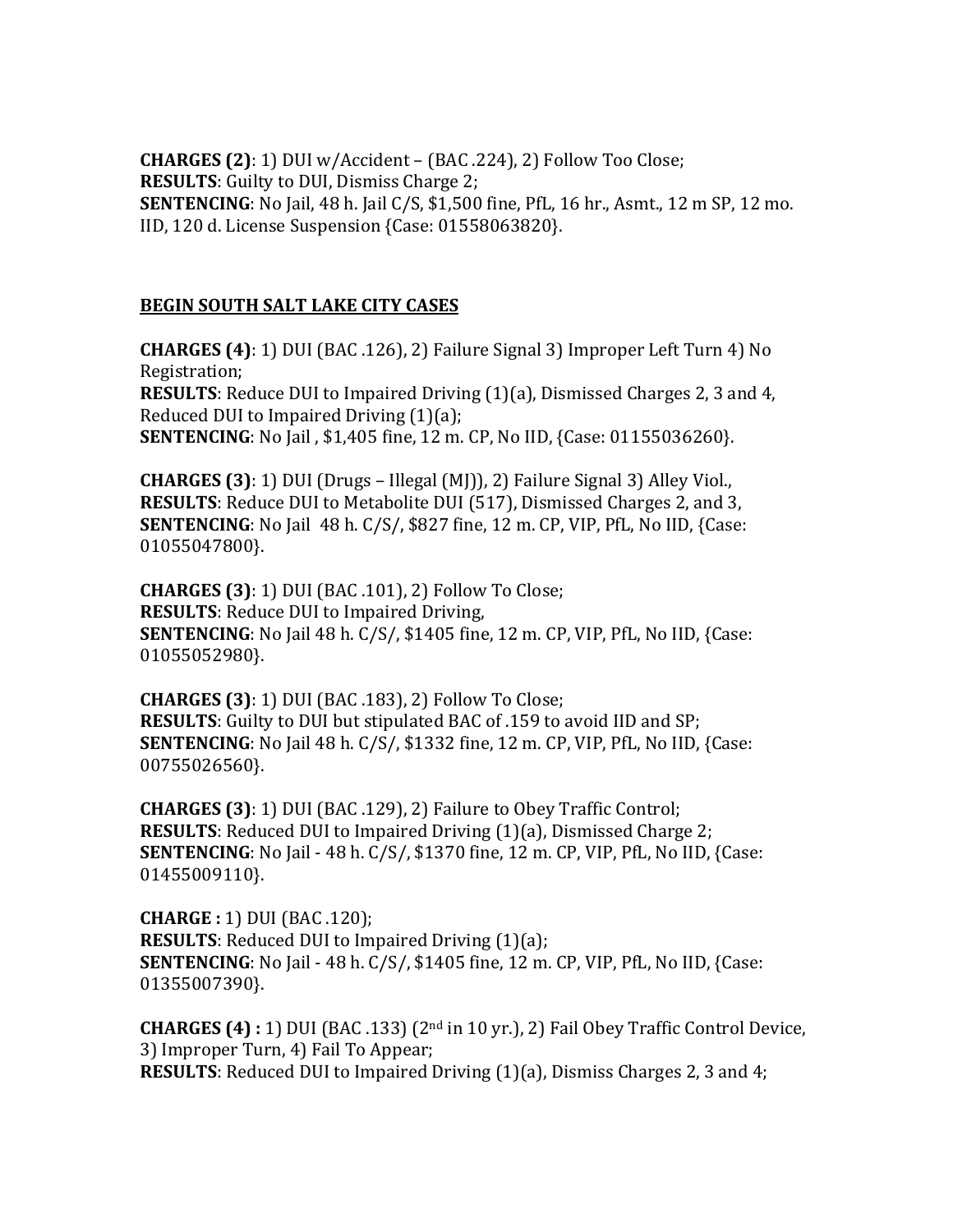**SENTENCING**: No Jail – 120 h.  $C/S/$ , \$1615 fine, 12 m. SP, VIP, PfL, 12 m. IID, {Case: 01255030730}.

**CHARGES** (3): 1) DUI (BAC .129), 2) Failure to Obey Traffic Control; **RESULTS:** Reduced DUI to Impaired Driving (1)(a), Dismissed Charge 2; **SENTENCING**: No Jail - 48 h. C/S/, \$1370 fine, 12 m. CP, VIP, PfL, No IID, {Case: 01455009110}.

**CHARGES** (3): 1) DUI (BAC .067), 2) Lane Viol., 3) Poss. Illegal C/S (MJ); **RESULTS:** Dismissed All Charges (Null Pros); **SENTENCING**: N/A, No Lic. Suspension {Case: 11SL045, INC # TR1176334}.

#### **SUMMIT COUNTY JUSTICE COURT / PARK CITY CASES**

**CHARGES** (3): 1) DUI – (BAC .099), 2) Headlight Viol., 3) Lane Viol.; **RESULTS:** DUI reduced to Impaired Driving (1)(a), Dismiss Charges 2 and 3; **SENTENCING**: No Jail, 48 hr. C/S, \$750 fine, PfL, 16 hr., Asmt., 12 m CP, No IID, 2 m. License Suspension, {Case: 009094050}.

**CHARGES** (3): 1) DUI – (BAC .139), 2) No Signal, 3) Lane Viol.; **RESULTS:** DUI reduced to Impaired Driving (1)(a) (ARR), Dismiss Charges 2 and 3; **SENTENCING**: No Jail, 48 hr. C/S, \$1,382 fine, PfL, 16 hr., Asmt., 12 m CP, No IID, No License Suspension, {Case: 009094050}.

**CHARGES** (5): 1) DUI – (BAC .139), 2) No Signal, 3) Lane Viol.; **RESULTS**: DUI reduced to Impaired Driving (1)(a) (ARR), Dismiss Charges 2 and 3; **SENTENCING**: No Jail, 48 hr. C/S, \$1,382 fine, PfL, 16 hr., Asmt., 12 m CP, No IID, No License Suspension, {Case: 01015000020}.

**CHARGES**  $(2)$ : 1) DUI – (Drugs - Illegal), 2) Poss.  $C/S$   $(M)$  w/ intent to sell, 3) Poss.  $M > 1$  oz., 4) Poss. Drug Paraphern., 5) Lic. Plate Lamp, 6) Poss.  $C/S$  (Hash Oil); **RESULTS**: DUI dismissed (null pros), dismiss charges 2, 4, 5 and 6, plead guilty to Amended charge Poss. Of C/S;

**SENTENCING**: No Jail, 48 hr. C/S, \$400 fine, Asmt., 18 m. SP, No IID, No License Suspension, {Case: 01015000020}.

**CHARGES** (2): 1) DUI – Refusal (BAC .110 – Blood {warrant}, 2) No Lic. Plate Light; **RESULTS:** DUI reduced to Impaired Driving (1)(a), Dismiss Charge 2, **SENTENCING**: No Jail, 48 hr. C/S, \$1,040 fine, Asmt., 18 m. SP, No IID, 18 m. License Revocation, {Case: 0 1256059540}.

**CHARGES** (2): 1) DUI – (Refusal), 2) Fail Obey Traffic Control Dev.; **RESULTS:** DUI reduced to Impaired Driving (1)(a), Dismiss Charge 2,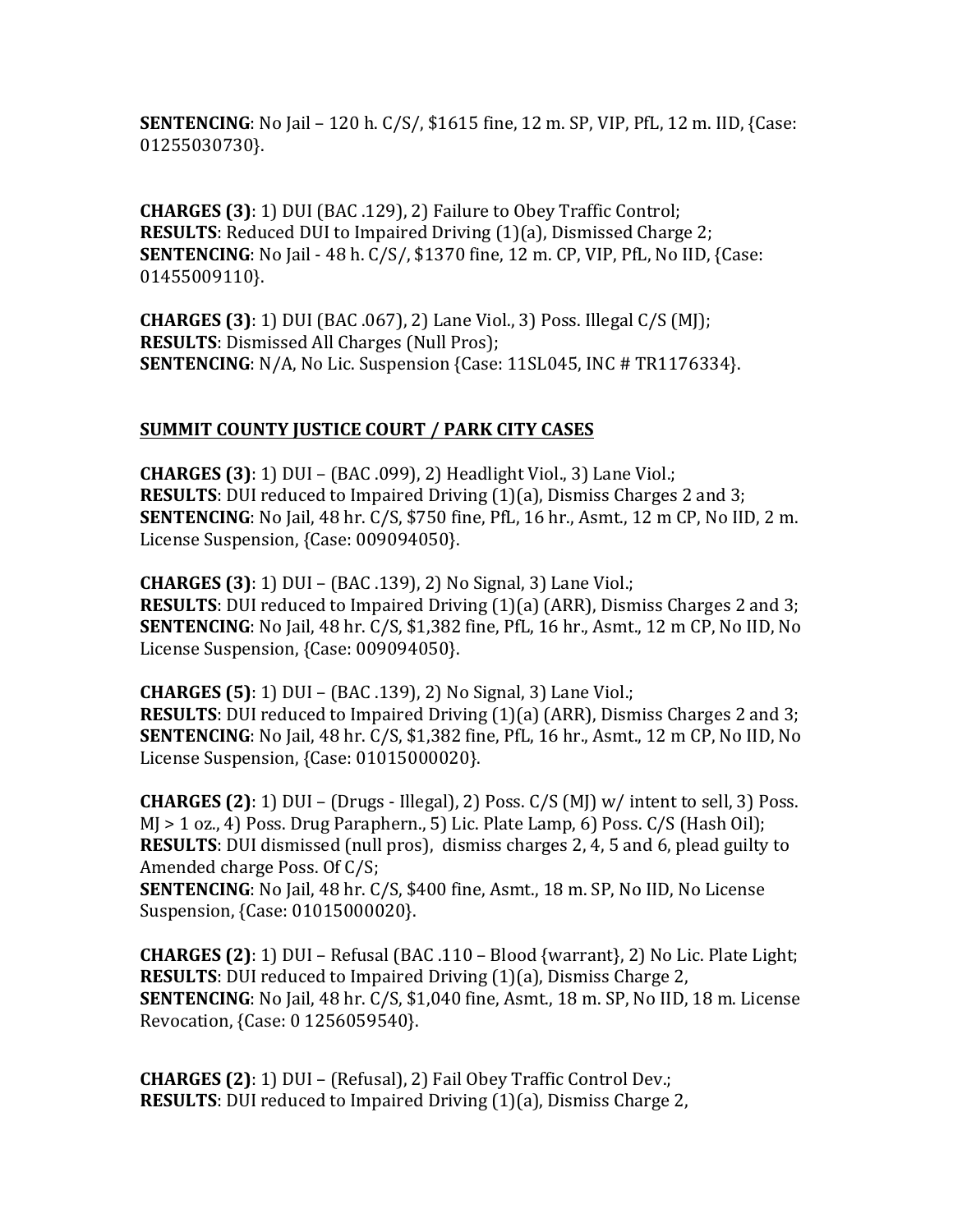**SENTENCING**: No Jail, 48 hr. C/S, \$1,040 fine, Asmt., 18 m. SP, No IID, 18 m. License Revocation, {Case: 0 1052012670}. 135201097

**CHARGES** (2): 1) DUI - BAC .126, 2) Lane Viol., **RESULTS:** DUI reduced to Impaired Driving (1)(a), Dismiss Charge 2, **SENTENCING**: No Jail, 48 hr. C/S, \$1,040 fine, Asmt., 12 m. CP, No IID, No License Revocation, {Case: 0 1352010970}.

**CHARGES** (2): 1) DUI – BAC .124, 2) Speeding;

**RESULTS:** DUI reduced to Impaired Driving (1)(a), Dismiss Charge 2, **SENTENCING**: No Jail, 48 hr. C/S, \$1,382 fine, Asmt., 12 m. CP, No IID, No License Revocation, {Case: 00867070}.

**CHARGES** (3): 1) DUI – BAC .132, 2) Open Container, 3) Faulty Equipment; **RESULTS:** Dismiss DUI pursuant to a Plea In Abeyance [\*\*\*], Dismiss Charges 2 and 3;

**SENTENCING**: No Jail, 48 hr. C/S, \$1,382 fine, Asmt., 12 m. CP, No IID, 90 d. License Revocation, {Case: 00885900}.

**CHARGES** (2): 1) DUI – Refusal, 2) Intoxication;

**RESULTS:** Dismiss DUI pursuant to Actual Physical Control Issue, Plead Guilty to Intoxication; 

**SENTENCING**: No Jail, 48 hr. C/S, \$182 fine, Asmt., 12 m. CP, No IID, No License Revocation, {Case: 00752007620}.

**CHARGES** (3): 1) DUI – Refusal 2) Open Container, 3) No Frt. Plate; **RESULTS:** Dismiss / Not Guilty DUI pursuant to a Trial, Plead Guilty to Open Container and Front Plate; **SENTENCING**: No Jail, 48 hr. C/S, \$140 fine, 9m. (50% reduction)License Revocation, {Case: 00552022620}.

**CHARGES** (5): 1) DUI – (BAC .220), 2) No License, 3) Minor Poss. Alc., 4) Lic. Plate Light, 5) Fail to Signal; **RESULTS:** Plead Guilty to DUI, Dismiss Charges 2, 3, 4 and 5; **SENTENCING**: No Jail, 96 hr. C/S, \$1,340 fine, PfL, 16 hr., Asmt., 12 m SP, IID, 18 m. License Suspension, {Case: 01252051650}.

**CHARGES** (5): 1) DUI - Refusal( $2<sup>nd</sup>$  in 10 yr.)– (BAC .130/blood/warrant), 2) Poss. Drug Para., 3) Open Container, 4) Speeding 80/65, 5)Lane Viol.; **RESULTS:** Plead Guilty to DUI, Dismiss Charges 2, 3, 4 and 5; **SENTENCING**: 10 d. as follows: 48 h. Jail 192 hr. C/S, \$1,550 fine, PfL, 16 hr., Asmt., 12 m SP, IID, 18 m. License Suspension, {Case: 01352009420}.

**CHARGE**: 1) DUI (BAC .253); **RESULTS:** Plead Guilty to DUI - No Jail;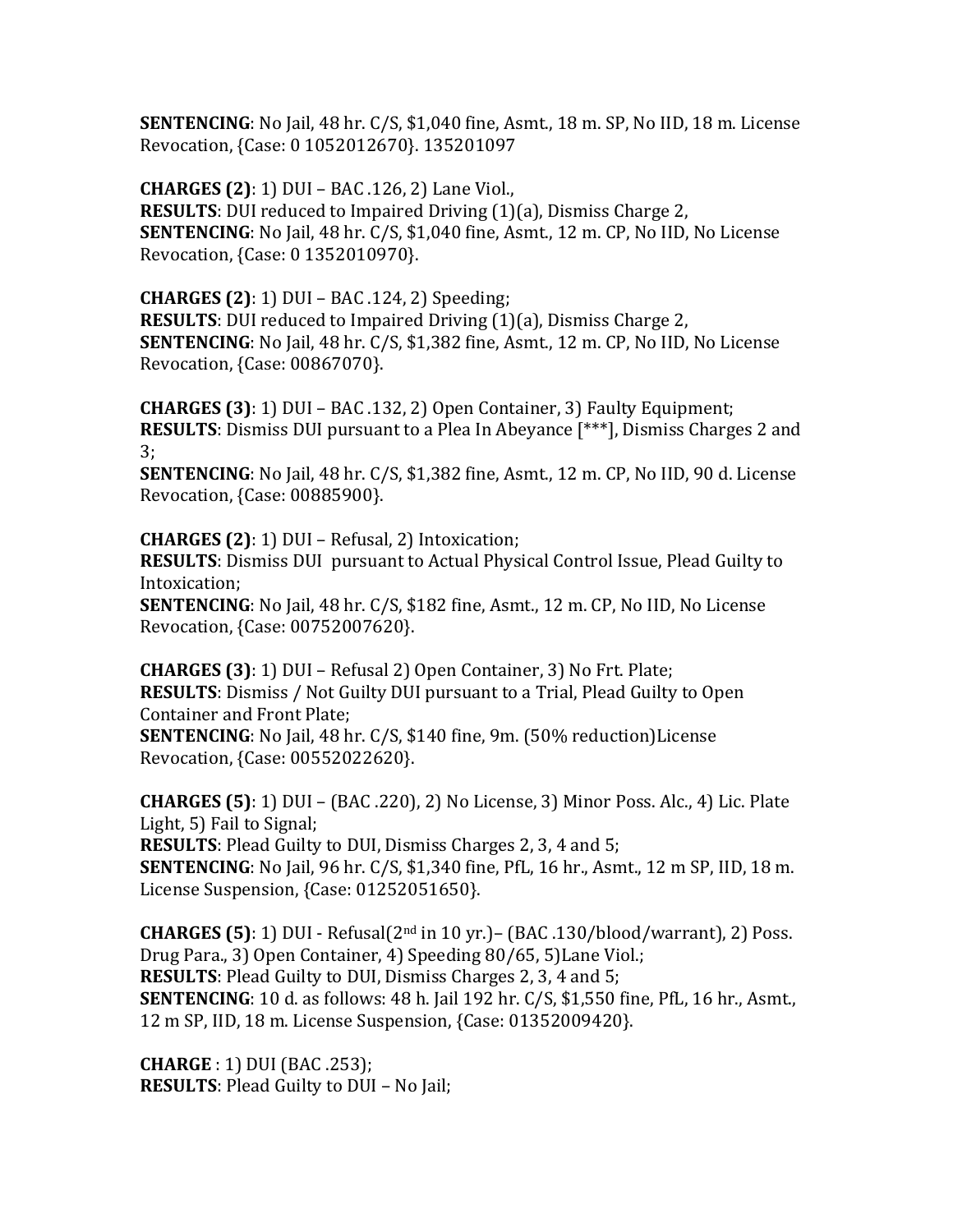**SENTENCING**: No Jail, 48 hr. C/S, \$1300 fine, PfL, 16 hr., Asmt., 12 m SP, IID, 120 d. license suspension, 3x AA Meetings/wk, In-Patient Txt. {Case: 00952031420}.

**CHARGES**  $(2)$ : 1) DUI –  $( BAC.076)$ , 2) Speeding  $42/35$ ; **RESULTS:** Dismiss DUI (null pros), Plead Guilty Speeding; **SENTENCING**: \$90 fine. No License Revocation, {Case: 01152053080}.

**CHARGES** (5): 1)  $3^{rd}$  Degree Felony DUI – (4<sup>th</sup> in 10 yr. – Received while on Felony Probation for DUI  $# 3$ ) (BAC .270), 2) Lane Viol. 3) Alcohol Restricted Driver, 4) No License, 5) No Interlock;

**RESULTS:** Plead Guilty To Felony DUI w/ 402 reduction to Class A following successful probation,

**SENTENCING**: No probation penalty, 62.5 days Home Confinement, \$1500 fine, 36 m. License Revocation, Ankle Alcohol Monitor, {Case: 01515000510}. [\*\*]

**CHARGES (4)**: 1) DUI - (BAC .168), 2) Open Container, 3) Speeding, 4) Seatbelt Viol.; 

**RESULTS:** Reduced DUI to Impaired Driving, Dismiss Charges 2, 3, and 4; **SENTENCING**: 48 h. C/S, \$800 fine, PfL, 16 hr., Asmt., 12 m CP, No IID, 60 d. License Suspension, {Case: 01652012010}.

## **TAYLORSVILLE JUSTICE COURT CASES**

**CHARGES** (3): 1) DUI (BAC .184), 2) Faulty Equip., 3) No Insurance; **RESULTS:** Guilty to DUI, Dismiss Charges 2 and 3; **SENTENCING**: No Jail, 48 hr. C/S, \$544 fine, 12 m. SP, 12 mo. IID Install, 90 d. License Suspension, {Case: 00611174770}.

**CHARGES** (3): 1) DUI (BAC .200)  $w/$  accident  $w/$ injuries, 2) Negligent Collision; **RESULTS:** Guilty to DUI, **SENTENCING**: No Jail, 48 hr. C/S, \$1420 fine w/\$500 credit for counseling, 12 m. SP, 12 mo. IID Install, Nunc Pro Tunc To Avoid License Suspension, {Case: 01651035690}. 

**CHARGES** (3): 1) DUI (BAC .086) w/ accident w/injuries, 2) No Registration, 3) Speeding  $70/65$ ; **RESULTS:** DUI Reduced to Impaired Driving (1)(b); **SENTENCING**: No Jail, 48 hr. C/S, \$1405 fine, 12 m. CP, No IID, No License Suspension, {Case: 01351077650}.

**CHARGES (3)**: 1) DUI (BAC .112), 2) No Lights, **RESULTS:** DUI Reduced to Impaired Driving (1)(b) (ARR); **SENTENCING**: No Jail, 48 hr. C/S, \$1405 fine, 12 m. CP, 12 mo. IID Install, No License Suspension, {Case: 00759001550}.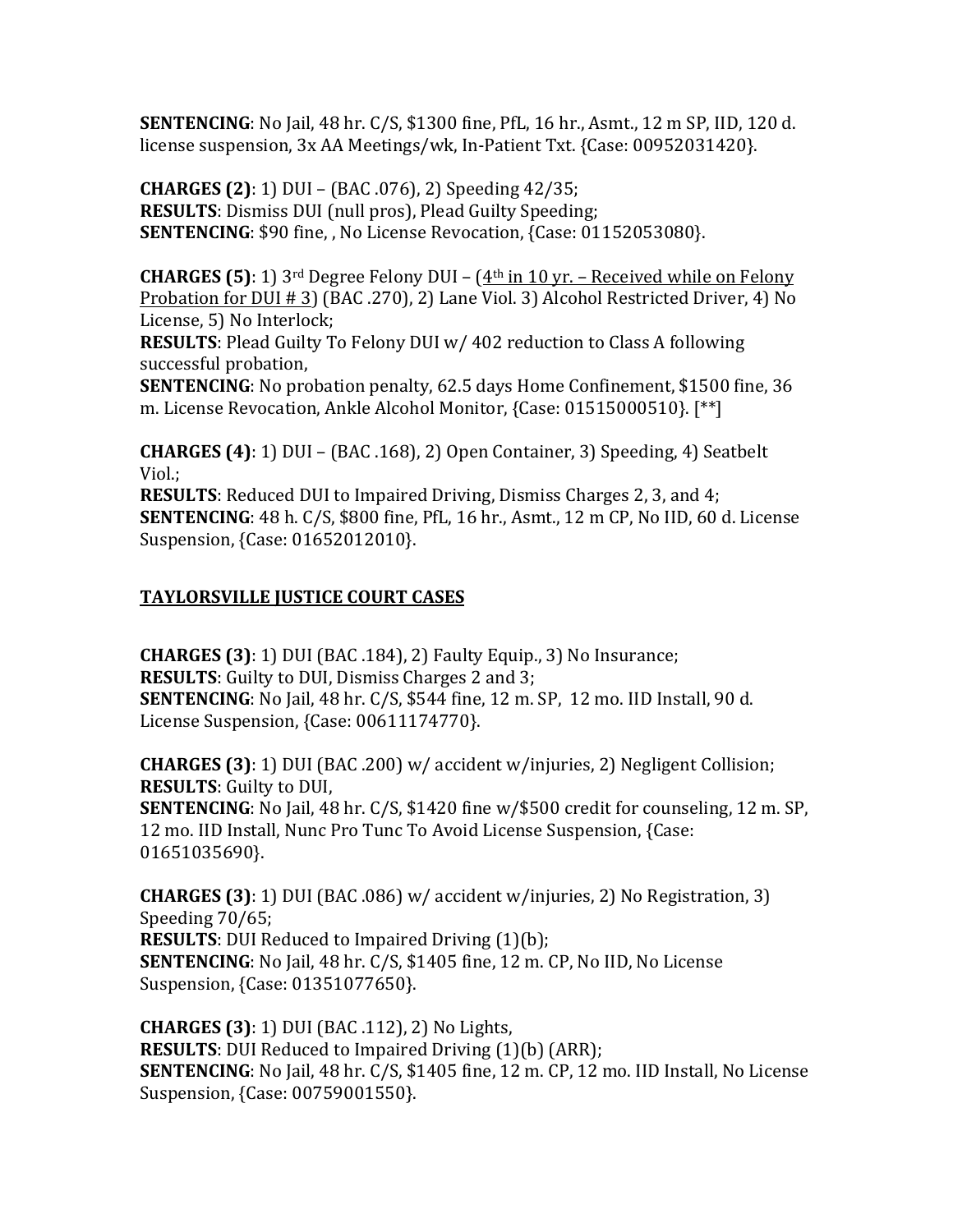**CHARGES** (5): 1) DUI (BAC .226), 2) Minor Alcohol Poss., 3) Lane Viol., 4) Open Container; **RESULTS:** Dismissed Charges 2, 3, and 4; **SENTENCING**: No Jail, 48 hr. C/S, \$1405 fine, 12 m. SP, 12 mo. IID Install, 120 d. Lic. Suspension, {Case: 01351077680}.

## **TOOELE JUSTICE COURT CASES**

**CHARGES** (4): 1) DUI (BAC .112), 2) Speeding 100/75, 3) Lane Viol., **RESULTS:** DUI Reduced to Impaired Driving upon successful probation (402) (ARR); 

**SENTENCING**: No Jail, 48 hr. C/S, \$1400 fine, 12 m. CP, 12 mo. IID Install, No License Suspension, {Case: 01250013560}.

**CHARGES (4)**: 1) DUI (BAC .174), 2) Poss. Drug Para., 3) Open Container, 4) Lane Viol.; 

**RESULTS:** DUI BAC Reduced to .159 via Stipulation to avoid Supervised Probation, then Reduced to Impaired Driving  $(1)(a)$ ;

**SENTENCING**: No Jail, 48 hr. C/S, \$1300 fine, 12 m. CP, 12 mo. IID Install, No License Suspension, {Case: 01650021970}. [\*\*]

## **CHARGES** (1): 1) DUI (Rx-Drugs)

**RESULTS:** DUI amended to 517 then dismissed pursuant to Plea In Abeyance; **SENTENCING**: \$300 fine, 12 m. CP, 12 mo. IID Install, No License Suspension, {Case: 01787548020 (DLD#) vered}.  $[**]$ 

**CHARGES** (3): 1)  $3^{rd}$  degree Felony DUI  $(3^{rd}$  in  $10$  y.)(BAC .240), 2) Alcohol Restricted Driver Viol.; 3) Drive on Denied Lic.; **RESULTS:** Guilty to DUI, Dismissed Charges 2 and 3; **SENTENCING**: Reduced mandatory 62.5 d. to 10 d. jail (time served), \$1500 fine, 36 m. SP, 36 mo. IID Install, 36 m. License Suspension, {Case: 01113004850}.

**CHARGES** (5): 1) DUI (Drug – Illegal (MJ)), 2) Poss. Of C/S (MJ) 3) Poss. Of C/S, 4) Poss. Of  $C/S$ , 5) Poss. Of Drug Para.; **RESULTS: All Charges Dismissed; SENTENCING**: N/A {Case: 01013005400}. [\*\*]

**CHARGES** (1): 1) DUI (BAC .129), **RESULTS:** DUI amended Impaired Driving (ARR); **SENTENCING**: \$1,332 fine, 12 m. CP, 12 mo. No IID, 90 d. License Suspension.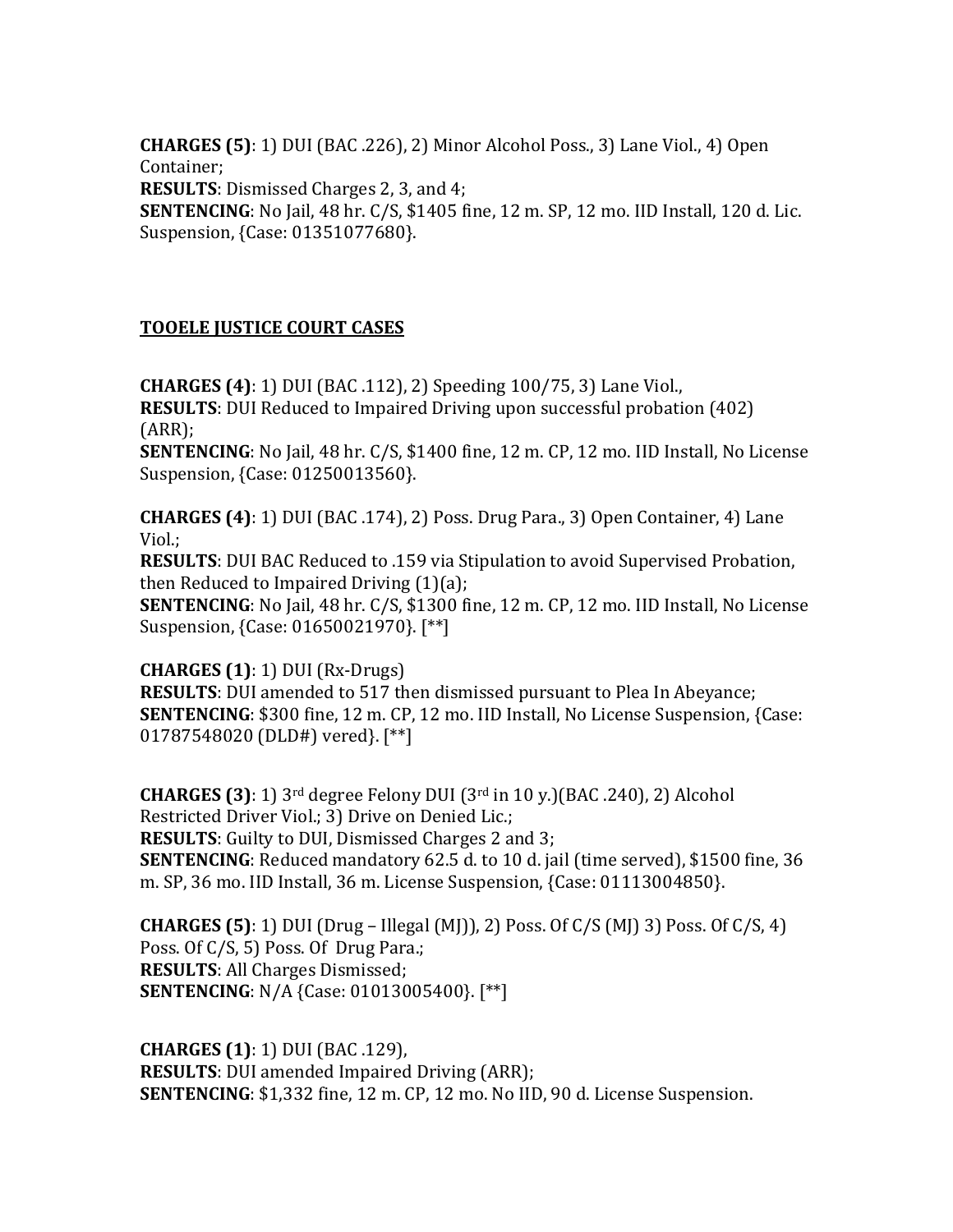${Case: 00751009700}.$  [\*\*]

**CHARGES** (1): 1) DUI (BAC .179), **RESULTS:** DUI amended Impaired Driving (1)(a); **SENTENCING**: \$1,200 fine, 12 m. CP, 12 mo. No IID, No License Suspension.  ${Case: 01350035940}.$  [\*\*]

**CHARGES** (3): 1)  $3^{rd}$  degree Felony DUI  $(3^{rd}$  in  $10$  y.)(BAC .226), 2) Alcohol Restricted Driver Viol.; 3) Drive on Denied Lic.; **RESULTS:** Guilty to DUI but 402 reduction to Class A Misdemeanor upon successful probation, Dismissed Charges 2 and 3; **SENTENCING**: Serve 62.5 d. on successive weekends, \$1700 fine, 36 m. SP, 36 mo. IID Install, 36 m. License Suspension, {Case: 01313000600}.

**CHARGES (3)**: 1) DUI (BAC .199), 2) Lane Viol.; 3) Intoxication; **RESULTS:** Reduced DUI to Impaired Driving (1)(a), Dismissed Charges 2 and 3; **SENTENCING**: No Jail,  $48$  h.  $C/S$ / $$1,200$  fine,  $12$  m. CP, No IID, 60 d. License Suspension, {Case: 01550003050}. **WEST VALLEY JUSTICE COURT CASES** 

**CHARGES** (3): 1) DUI – Drugs Illegal (MJ); 2) Poss.  $C/S$  (MJ), 3) Obey Traffic Dev.; **RESULTS:** DUI Amended to DUI Metabolite (517); **SENTENCING**: No Jail, 48 hr. C/S, \$1405 fine, 12 m. SP, 12 mo. IID Install, 120 d. License Suspension, {Case: 01317019140}.

**CHARGES** (3): 1) DUI (BAC .093), 2) Speeding 65/50; **RESULTS:** DUI reduced to Impaired Driving (1)(a); **SENTENCING**: No Jail, 48 hr. C/S, \$1000 fine, 12 m. CP, 12 mo. No IID, No License Suspension, {Case: 01017002700}.

## **FOURTH DISTRICT COURT/WASATCH COUNTY/UTAH COUNTY/HEBER CITY**

**CHARGES**  $(2)$ : 1) DUI – RX Drugs - Legal), 2) Speeding  $48/35$ ; **RESULTS**: DUI dismissed pursuant to 12 m. Plea In Abeyance, Dismiss Charge 2; **SENTENCING**: No Jail, 48 hr. C/S, \$780 fine, PfL 16 hr., Asmt., 12 m CP, No IID, 60 d. license suspension,  ${Case: }01653001670$ .  $[**]$ 

**CHARGES** (4): 1) DUI (BAC .169), 2) Faulty Equipment, 3) Lane Viol., 4) Open Container; **RESULTS:** Guilty to DUI, and Charge 4, Dismiss charges 2 and 3; **SENTENCING**: No Jail, 48 hr. C/S, \$1,432 fine, 12 m. CP, 12 mo. No IID, No License Suspension, {Case: 00754068710}.

**CHARGES**  $(2)$ : 1) Minor in Poss. Of Alcohol, 2) Poss. Of  $C/S$ ;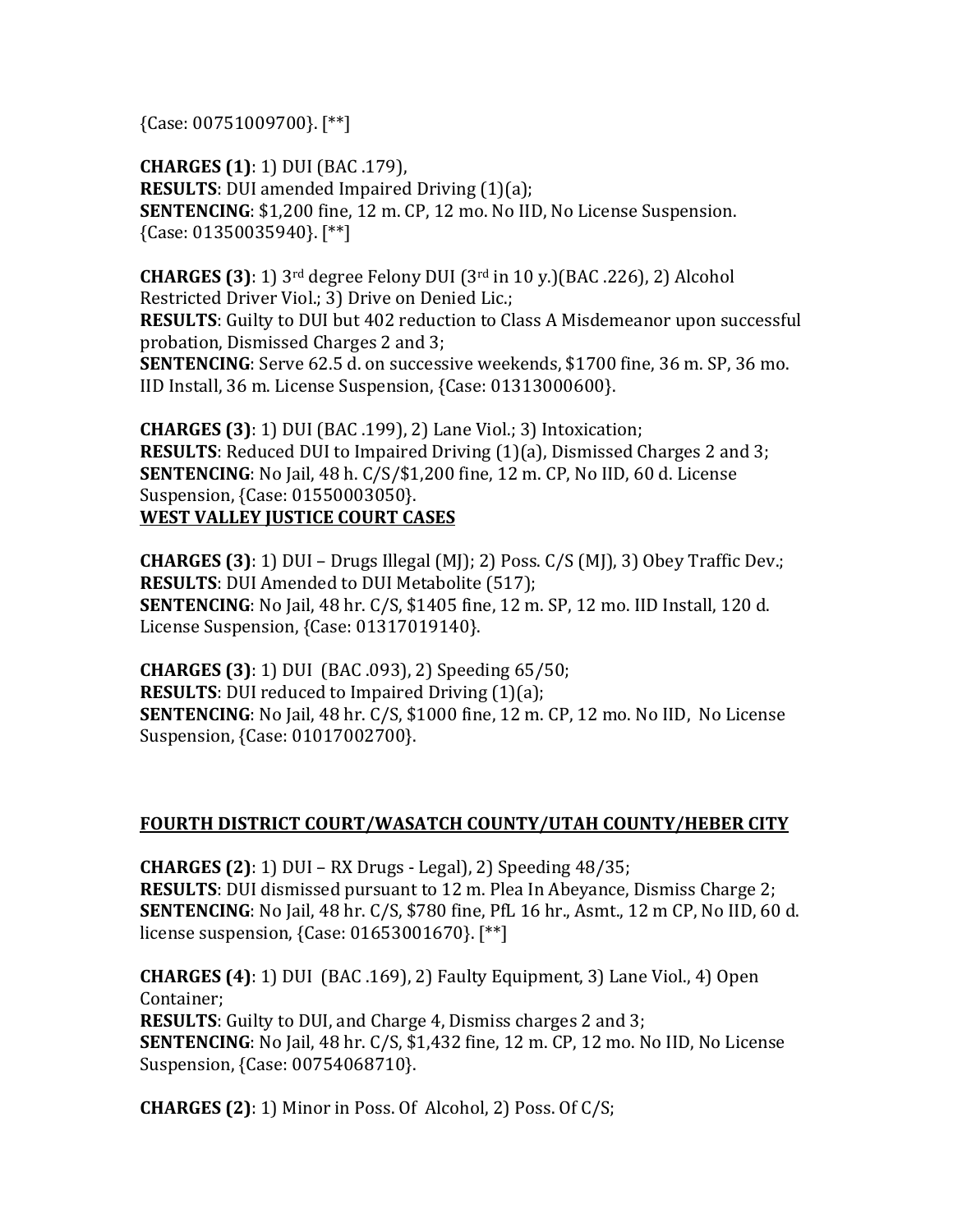**RESULTS:** Dismiss charges 1 and 2; **SENTENCING**: No Jail, 48 hr. C/S, \$150 fine, {Case: 011225860}.

**CHARGES** (2): 1) DUI – (Drugs – Illegal (MJ), 2) Speeding  $48/35$ ; **RESULTS:** Dismiss DUI pursuant to a Plea in Abeyance, dismiss charge 2; **SENTENCING**: No Jail, 48 hr. C/S, \$680 fine, 12 m. CP, 12 mo. No IID, No License Suspension, {Case: 01653001670}.

**CHARGES** (2): 1) DUI w/accident– (BAC .243);

**RESULTS:** Guilty to DUI but reduce per stipulation to .159 to avoid SP and drug testing; 

**SENTENCING**: No Jail, 48 hr. C/S, \$1,420 fine, 12 m. CP, 12 mo. 12m. IID, 120 d. License Suspension, {Case: 01454031530}.

**CHARGES** (3): 1) DUI Drugs / metabolite–  $(M<sub>1</sub>)$ , 2) Poss. Of  $C/S$   $(M<sub>1</sub>)$ , 3) Poss. Of Drug Para.:

**RESULTS**: Dismiss DUI per Plea in Abeyance to Poss. Of C/S, Dismiss all other charges; 

**SENTENCING**: No Jail, 48 hr. C/S, \$500 fine, 12 m. SP, No IID, No License Suspension, {Case: 01454039890}.

**CHARGE**: 1) DUI Drugs (BAC .128); **RESULTS:** DUI reduced to Impaired Driving (1)(a); **SENTENCING**: No Jail, 48 hr. C/S, \$1,420 fine, 12 m. CP, No IID, No License Suspension, {Case: 01454022200}.

**CHARGES** (3): 1) DUI (BAC .141), 2) Follow To Close, 3) Open Container; **RESULTS**: Reduced DUI to Impaired Driving (1)(a), 2) Dismiss all other charges; **SENTENCING**: No Jail, 48 hr. C/S, \$1,337.70 fine, 12 m. CP, No IID, No License Suspension, {Case: 01453012860}.

**CHARGES (2)**: 1) DUI (BAC .149), 2) Exp. Reg.; **RESULTS:** Dismissed DUI pursuant to a Plea in Abeyance, Dismiss Charge 2; **SENTENCING**: No Jail, 48 hr. C/S, \$300 fine, 12 m. CP, 12 mo. 12m. IID, 90 d. License Suspension, {Case: 00802690}. [\*\*\*]

**CHARGES** : 1) DUI w/Accident and Refusal (Drugs / Warrant) **RESULTS:** Dismissed DUI pursuant to a Plea in Abeyance; **SENTENCING**: No Jail, 48 hr. C/S, \$1500 fine, 12 m. CP, 12 mo. 12m. IID, 90 d. License Suspension,  ${Case: } 0052344$ .  $[***]$ 

**CHARGES** (2): 1) DUI w/accident-not a drop; **RESULTS:** Guilty to DUI; .179 **SENTENCING**: No Jail, 48 hr. C/S, \$1,320 fine, 12 m. SP, 12 mo. 12m. IID, 120 d. License Suspension, {Case: 00543080}.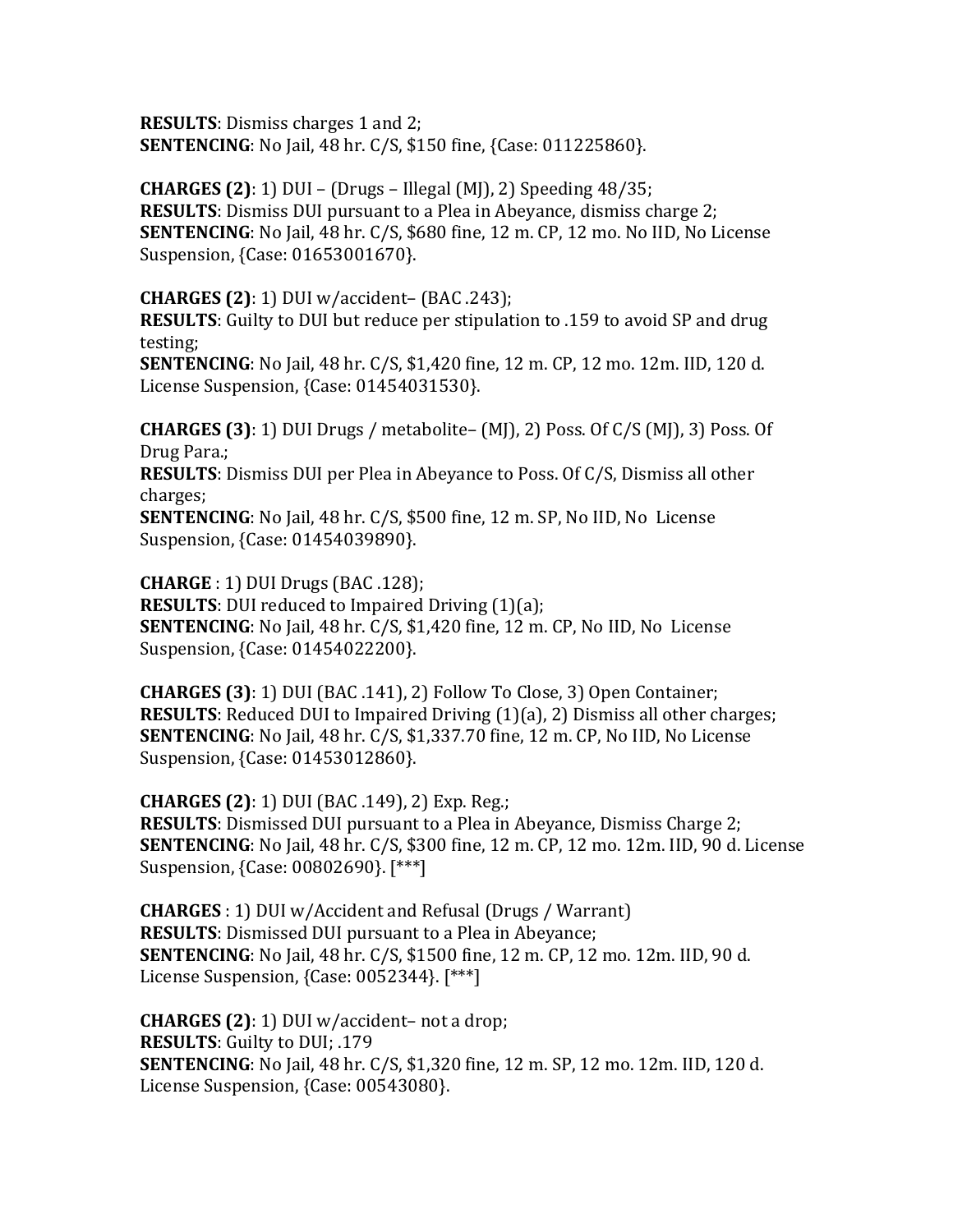**CHARGES** (2): 1) DUI (BAC .110), 2) Speeding (46/35); **RESULTS:** Reduced DUI to Impaired Driving (1)(a);.179 **SENTENCING**: No Jail, 48 hr. C/S, \$1,320 fine, 12 m. SP, 12 mo. 12m. IID, 120 d. License Suspension, {Case: 00543080}.

## UTAH COUNTY: AMERICAN FORK (AF), OREM JC, PLEASANT GROVE (PG), LEHI, **LINDON (LN), SARASOTA SPRINGS (SS), FOURTH DISTRICT COURTS (4D)**

**CHARGES** (2): 1) DUI w/accident (RX Drugs – Legal), 2) No Lic. Plate Light; **RESULTS:** Dismissed DUI, Guilty to Reckless Driving, Dismissed Charge 2 via Plea in Abeyance; 

**SENTENCING**: No Jail, 48 hr. C/S, \$555 fine, 12 m. CP, No IID, No License Suspension,  ${Case: } 01311005180$ . (AF)

**CHARGES** (2): 1) DUI (BAC .122), 2) Turn Viol.: **RESULTS:** DUI reduced to Impaired Driving (1)(a) and Dismissed Charge 2; **SENTENCING**: No Jail, 48 hr. C/S, \$1,000 fine, 12 m. CP, No IID, No License Suspension, {Case: 00851038530}. (AF)

**CHARGE**: 1) DUI (BAC .210); **RESULTS: DUI Guilty; SENTENCING**: No Jail, 48 hr. C/S, \$1,340 fine, 12 m. SP, No IID, No License Suspension, {Case: 00850061970}. (Lehi)

**CHARGES** (2) : 1) DUI w/ refusal/warrant (BAC .180); **RESULTS**: DUI reduced to Impaired Driving (1)(a) and Dismissed Charges 2 & 3; **SENTENCING**: No Jail, 48 hr. C/S, \$1,420 fine, 12 m. SP, No IID, 18 m. License Suspension, {Case: 01550032980}. (Lehi)

**CHARGES** (4) : 1) No Insurance, 2) DUI – Drugs – Illegal (MJ), 3) Poss. Of C/S (MJ), 4) Poss. Of Drug Para.; **RESULTS**: DUI reduced to Impaired Driving (1)(a) and Dismissed Charges 2 & 3 &4; **SENTENCING**: No Jail, 48 hr. C/S, \$1,420 fine, 12 m. SP, No IID, 60 d. License Suspension, {Case: 01650003490}. (Lehi)

## **LINDON / OREM JUSTICE COURTS**

**CHARGES** (3): 1) DUI ( $2<sup>nd</sup>$  in 10 y.)(BAC .126), 2) Poss. Of Dangerous Weapon, 3) Impaired Driving; **RESULTS**: DUI dismissed, plead guilty to Impaired Driving (1)(a) and Weapon;; **SENTENCING**: 10 d. Jail, \$1,405 fine, 12 m. SP, 12 m. IID install, 120 d. License Suspension, {Case: 01139001350}. (Lindn)

**CHARGES** (3): 1) DUI (Drugs Illegal  $(M<sub>1</sub>)$ , 2) Poss. Of Drug Para., 3) Poss. Of  $C/S$ (MJ);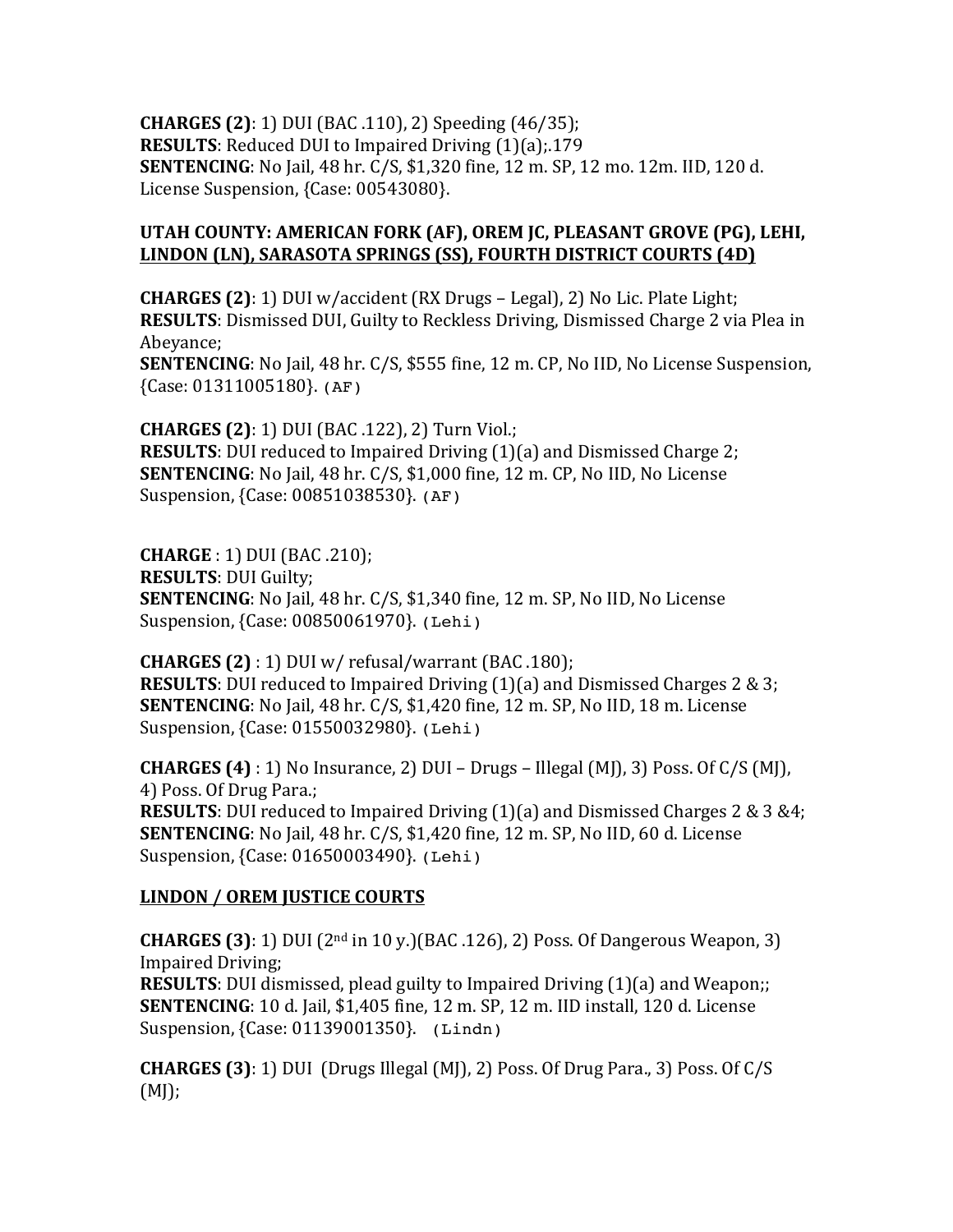**RESULTS:** DUI reduced to Impaired Driving (1)(a) and Dismissed Charge 2 pursuant to Plea in Abeyance, Dismiss Charge 3; **SENTENCING**: 2 d. Jail, \$1,405 fine, 12 m. CP, No IID, No License Suspension, {Case:

01139001350}. (Orm)

**CHARGES** (3): 1) DUI (Drugs Illegal (MJ), 2) Speeding 73/55, 3) Open Container; **RESULTS:** DUI reduced to Impaired Driving (1)(a) and Dismissed Charge 2 and 3; **SENTENCING**: 48 h. C/S, \$1,515 fine, 12 m. CP, No IID, No License Suspension, {Case: 01239000690}. (Orm)

**CHARGES (2)**: 1) DUI (BAC .111), 2) Approach Emerg. Veh.; **RESULTS**: DUI reduced to Impaired Driving (1)(a) and Dismissed Charge 2; **SENTENCING**: No Jail, 48 hr. C/S, \$1,405 fine, 12 m. CP, No IID, No License Suspension, {Case: 01439000380}. (Orm)

**CHARGES** (2): 1) DUI (BAC .008); **RESULTS:** DUI reduced to Reckless Driving; **SENTENCING**: No Jail, 48 hr. C/S, \$1,405 fine, 12 m. CP, No IID, No License Suspension, {Case:  $01549000520$ }. (Orm) [\*\*]

**CHARGES** (3): 1) DUI (BAC. 170) Open Container; 3) Lane Viol.; **RESULTS:** Reduction of DUI pursuant to a 402 reduction upon successful completion of probation, Dismiss all other charges; **SENTENCING**: No Jail, 48 hr. C/S, \$1,505 fine, 12 m. CP, 12m. IID, No License Suspension, {Case: 01539000830}. (Orm)

**CHARGES** (3): 1) DUI (BAC . 100) Speeding  $(45/40)$ , 3) Ordinance Reconcile  $(N/A)$ ; **RESULTS:** Dismissed DUI, Guilty to Speeding; **SENTENCING**: No Jail, 48 hr. C/S, \$135 fine, 12 m. CP, 12m. IID, No License Suspension, {Case: 01657047750}. (PG)

**CHARGES** (3): 1) DUI (RX Drugs – Legal), 2) No LIc. Plate Light, 3) No Headlights; **RESULTS:** Dismissed DUI, Guilty Driving w/ measureable metabolite, Charges 1 & 3 Dismissed; 

**SENTENCING**: No Jail, 48 hr. C/S, \$750 fine, 12 m. CP, No IID, No License Suspension,  ${Case: } 00755013100$ . (PG)

**CHARGES** (2): 1) DUI (BAC. 189), 2) Speeding 45/35; **RESULTS:** DUI reduced to Impaired Driving (1)(a) and Dismissed Charge 2; **SENTENCING**: No Jail, 48 hr. C/S, \$1,405 fine, 12 m. CP, No IID, No License Suspension, {Case: 01455009960}. (PG)

## **SARATOGA SPRINGS, AND SPRINGVILLE CASES**

**CHARGES** (2): DUI w/ refusal, 2) Lane Viol.;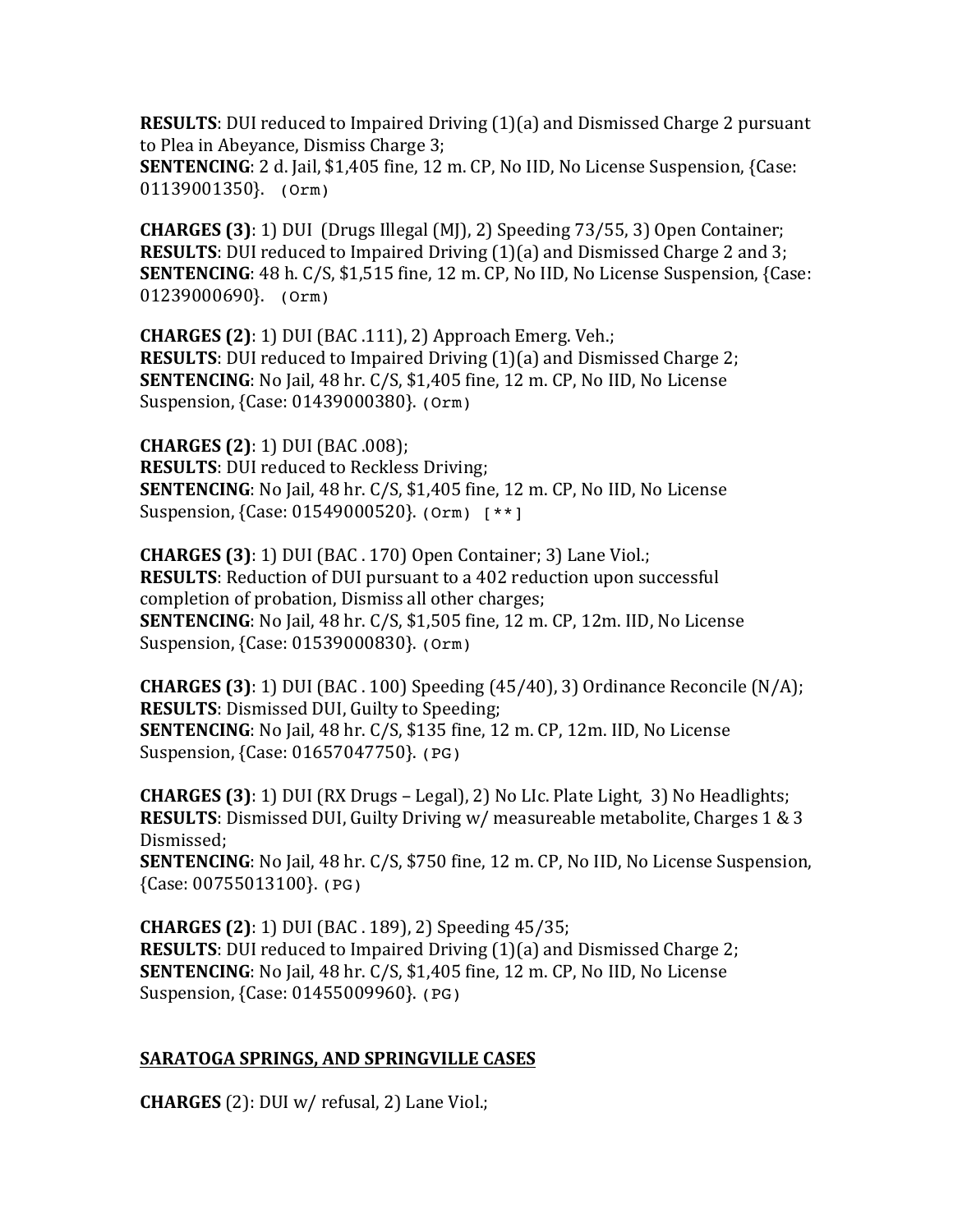**RESULTS:** Reduced DUI to Reckless Driving (Non-alcohol related); **SENTENCING**: No Jail, 48 h C/S, \$ 1,300 fine, PfL, Asmt., No IID, 12 m. CP, 120 d. Lic. Suspension (\* because of failure to timely file DLD hearing. {Case: 01458012100}.(Srsta Sprng). [\*\*]

**CHARGES** (2): DUI w/ refusal, 2) Lane Viol.; **RESULTS:** Reduced DUI to Impaired Driving (1)(a) (ARR); **SENTENCING**: No Jail, 48 h C/S, \$ 1,300 fine, PfL, Asmt., No IID, 12 m. CP, 90 d. Lic. Suspension.  ${Case: }00858000030$ . (Srsta Sprng).

**CHARGES** (2): DUI (BAC .152), 2) Poss. Of C/S, **RESULTS:** Reduced DUI to Impaired Driving (1)(a), Dismiss Charge 2; **SENTENCING**: No Jail, 48 h C/S, \$ 1,405 fine, PfL, Asmt., 12 m. IID Install, 12 m. SP, 120 d. Lic. Suspension. {Case: 01258000950}. (Sprngvlle).

#### **UTAH COUNTY JUSTICE COURT**

**CHARGES** (2): 1) DUI (Drugs-RX - Legal), 2) Lane Viol.; **RESULTS:** DUI reduced to Impaired Driving (1)(a) and Dismissed Charge 2; **SENTENCING**: No Jail, 48 hr. C/S, \$1,420 fine, 12 m. CP, No IID, No License Suspension, {Case: 01451087660}. (UCJC)

**CHARGES** (2): 1) DUI (BAC . 189), 2) Speeding 45/35; **RESULTS:** DUI reduced to Impaired Driving (1)(a) and Dismissed Charge 2; **SENTENCING**: No Jail, 48 hr. C/S, \$1,405 fine, 12 m. CP, No IID, No License Suspension, {Case: 01551102350}. (UCJC)

**CHARGES**  $(2)$ : 1) DUI (Drugs Illegal & Alcohol)  $( BAC . 120)$ , 2) Lane Viol.; **RESULTS:** DUI reduced to Impaired Driving (1)(a) and Dismissed Charge 2; **SENTENCING**: No Jail, 48 hr. C/S, \$1,405 fine, 12 m. CP, No IID, No License Suspension,  $\{Case: 01551102350\}$ . (UCJC)

**CHARGES** (2): 1) DUI (Drugs Legal & Alcohol) (BAC .069), 2) Lane Viol.; **RESULTS:** DUI reduced to Impaired Driving (1)(a) and Dismissed Charge 2; **SENTENCING**: No Jail, 48 hr. C/S, \$1,405 fine, 12 m. CP, No IID, No License Suspension, {Case: 01551081890}. (UCJC)

**CHARGES** (4): 1) Driving on Alcohol Restricted License (ARD); (BAC .150), 2) DUI (refusal/warrant), 3) Reckless Driving, 4) No Lic.; **RESULTS:** Dismissed DUI and Charge 4, Guilty to ARD and Lane Viol.; **SENTENCING**: No Jail, 48 hr. C/S, \$1,190 fine, 12 m. CP, No IID, License Suspension,  ${Case: } 01051049950$ . (UCJC)

**CHARGES** (4): 1) DUI (BAC .085), 2) Alcohol Restricted Driver; 3) Speeding  $(75/65)$ ; 4) Minor in Poss. Alcohol: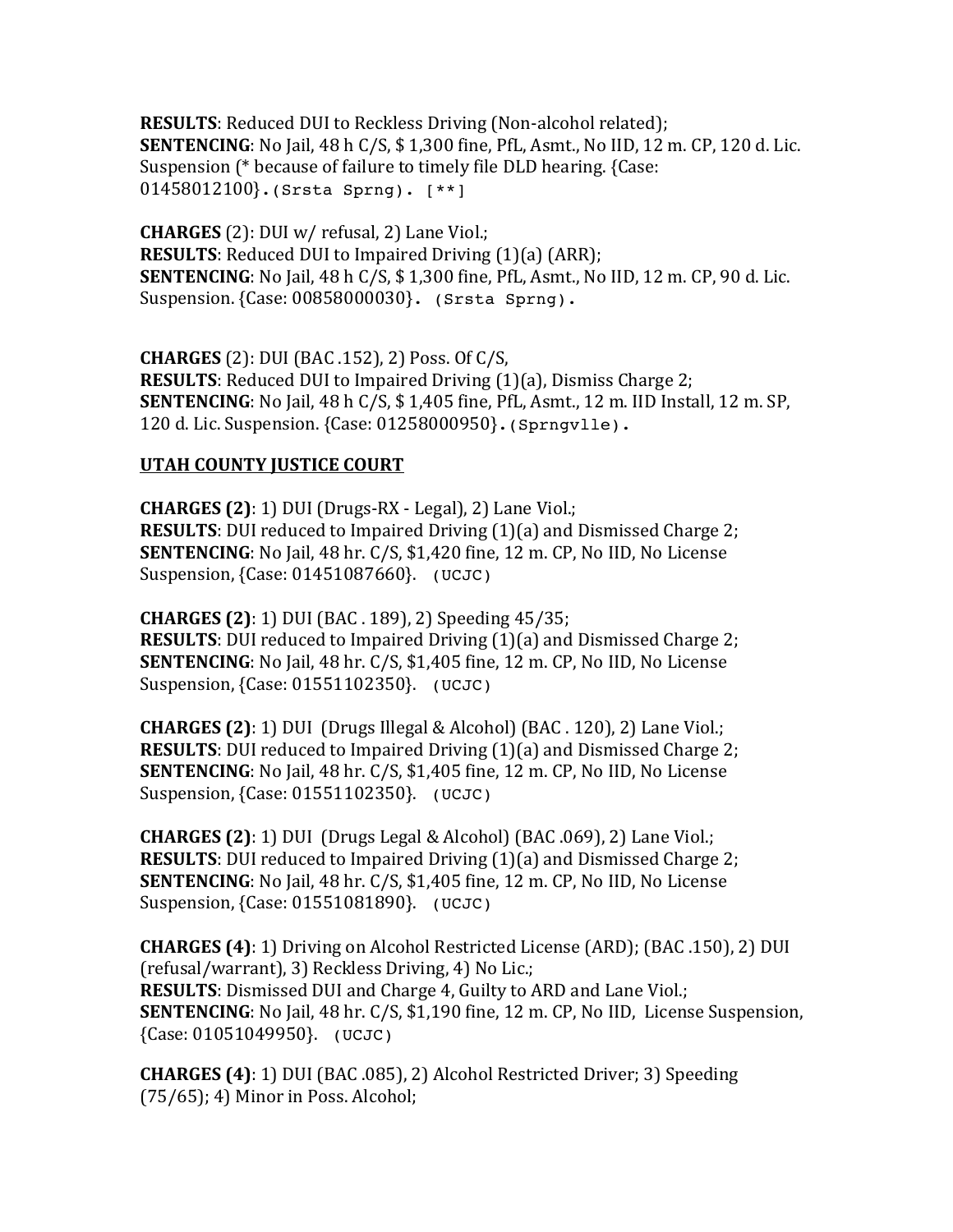**RESULTS:** Dismissed DUI and Charge 4, Guilty to ARD and Lane Viol.; **SENTENCING**: No Jail, 48 hr. C/S, \$1,040 fine, 12 m. SP, 12 m. IID, 6 m. License Suspension,  $\{Case: 01151116250\}$ . (UCJC)

**CHARGES** (2): 1) DUI (BAC .136), 2) Lane Viol.; **RESULTS:** DUI reduced to Impaired Driving (1)(a) and Dismissed Charge 2; **SENTENCING**: No Jail, 48 hr. C/S, \$1,405 fine, 12 m. CP, No IID, 120 d. License Suspension, {Case: 01351052160}. (UCJC)

**CHARGES** : 1) Driving on Suspended Lic. Due to DUI plea, **RESULTS:** Dismissed Charge pursuant to Plea In Abeyance; **SENTENCING**: No Jail, \$300 fine, 12 m. CP, No License Suspension, {Case: 01251024790}. (UCJC)

## **EIGHT DISTRICT COURTS / Daggett/Duchesne/Uintah Counties**

**CHARGES**  $(2)$ : 1) DUI (Drugs –Illegal), 2) Poss.  $C/S$ ; **RESULTS**: Plea In Abeyance to Charge 2, DUI reduced to Impaired Driving (1)(a) Poss., 

**SENTENCING**: No Jail, 48 hr. C/S, \$1,420 fine, PfL 16 hr., VIP, Asmt., 12 m CP, No IID, No license suspension, {Case: 01150022750}.

**CHARGES** (5): 1) Att. Poss. Of  $C/S$ , 2) DUI Metabolite (Drugs – Illegal), 3) No Proof Insurance, 4) Fail Accident Rept., 5) Lane Violation; **RESULTS:** Plea In Abeyance to Charge 1, Dismiss Charges 2,3,4 and 5; **SENTENCING**: No Jail, \$750 fine, Bail Forfeit, 90 d. license suspension, {Case: 00716000040}. [\*\*].

**CHARGES** (3): 1) 3<sup>rd</sup> Degree Felony DUI, 2) Open Container, 3) Alcohol Restricted Driver; 

**RESULTS:** Felony DUI reduced to Class B misdemeanor (incorrect prior enhancement), Guilty to Charge 2 O.C., Dismissed Charge 3; **SENTENCING**: 10 d. Jail, \$1,500 fine, PfL 16 hr., VIP, Asmt., 12 m CP, No IID, No license suspension,  ${Case: } 00718005790$ .

**CHARGES** (2): 1) DUI - BAC .128), 2) Reckless Driving; **RESULTS:** DUI reduced to Impaired Driving, Dismiss Charge 2: **SENTENCING**: No Jail, 48 hr. C/S, \$982 fine, PfL 16 hr., Asmt., 12 m CP, No IID, 3 m. license suspension,  ${Case: } 00550025090$ .

**CHARGES** (6): 1) DUI – (Impairment), 2) Reckless Driving, 3) Fail Information Accident, 4) DUI #2 (next day)– (Impairment), 5) Minor Poss. Alcohol, 6) Windshield Viol.;

**RESULTS:** DUI's reduced to Impaired Driving, Plea In Abeyance to 2,3, and 5, (dismiss after probation), Dismiss 6;